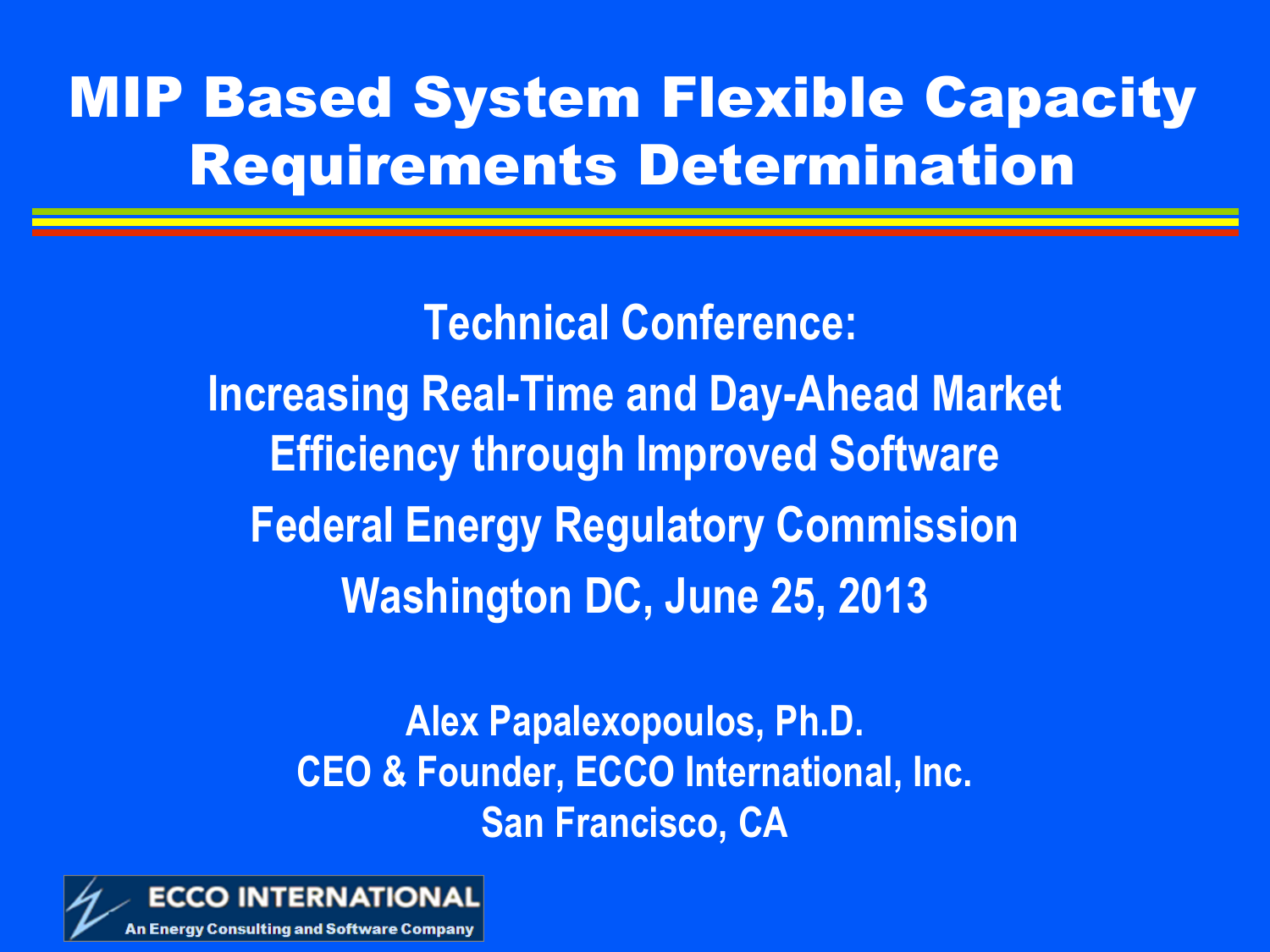### **Outline**

- **Problem Definition & Current Needs**
- **Anatomy of a "Duck"**
- **Software Capability Requirements**
- **Expected Flexibility Deficiency Definition**
- **Problem Formulation**
- **Transmission Modeling**
- **Flexibility Mitigation Strategies**
- **Monte Carlo Simulation Modeling**
- **Modeling Simulation Results & Metrics Conclusions**

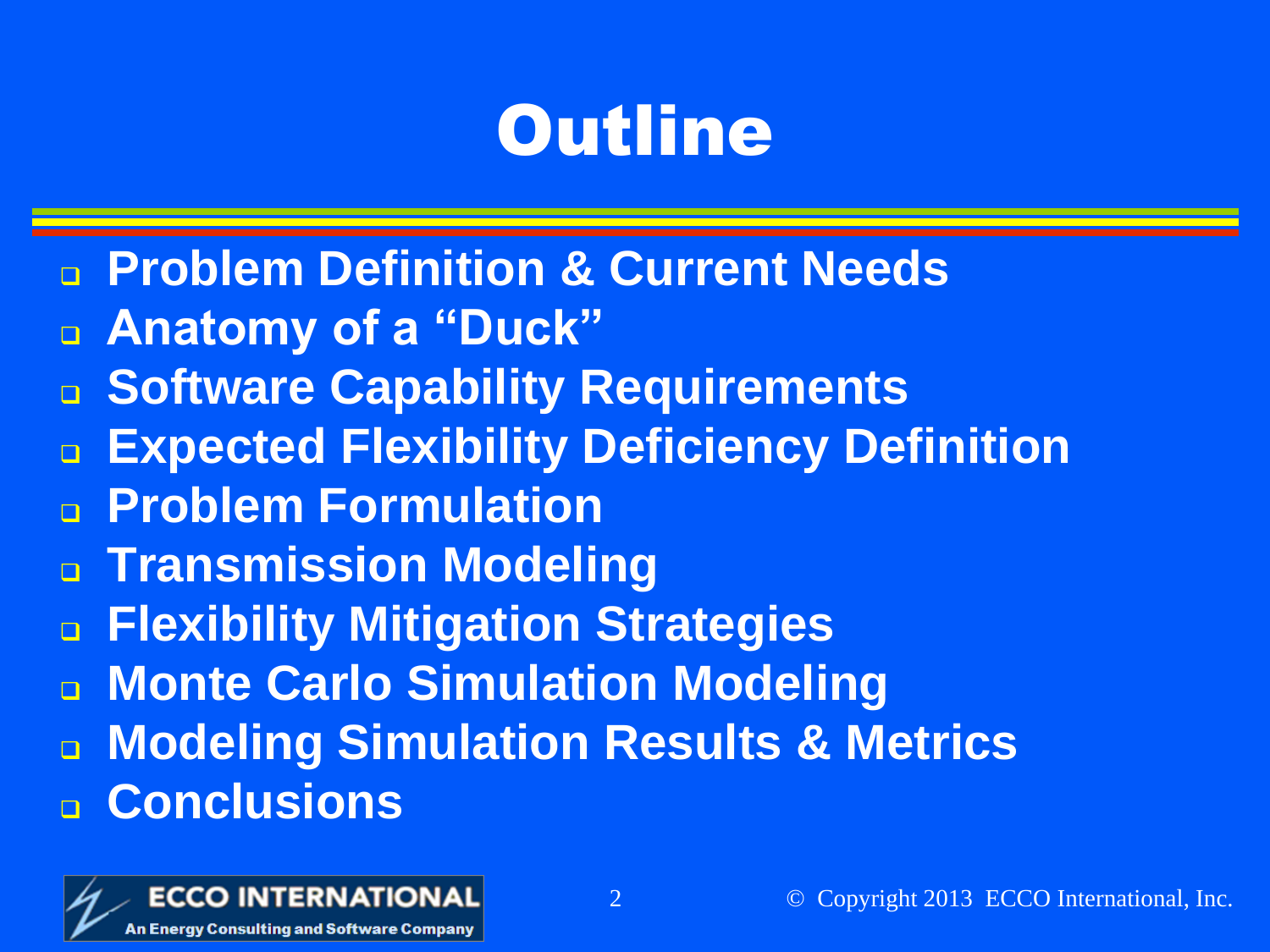### The Problem

- **E.** Major changes are now occurring on the supply-side of the power balance equation
	- $\Box$  The supply-profile of new technology is more complex intermittent with less predictability
	- **n** Changes are both politically and economically driven
- □ Reliability is still JOB #1
	- **u** With economics playing a larger-role than ever before
- $\Box$  How can entities, like ISOs, account for reliable supply that is "optimally" committed?
- $\Box$  How can "Flexibility" be determined over various time horizons **Next day or out 10-years?**

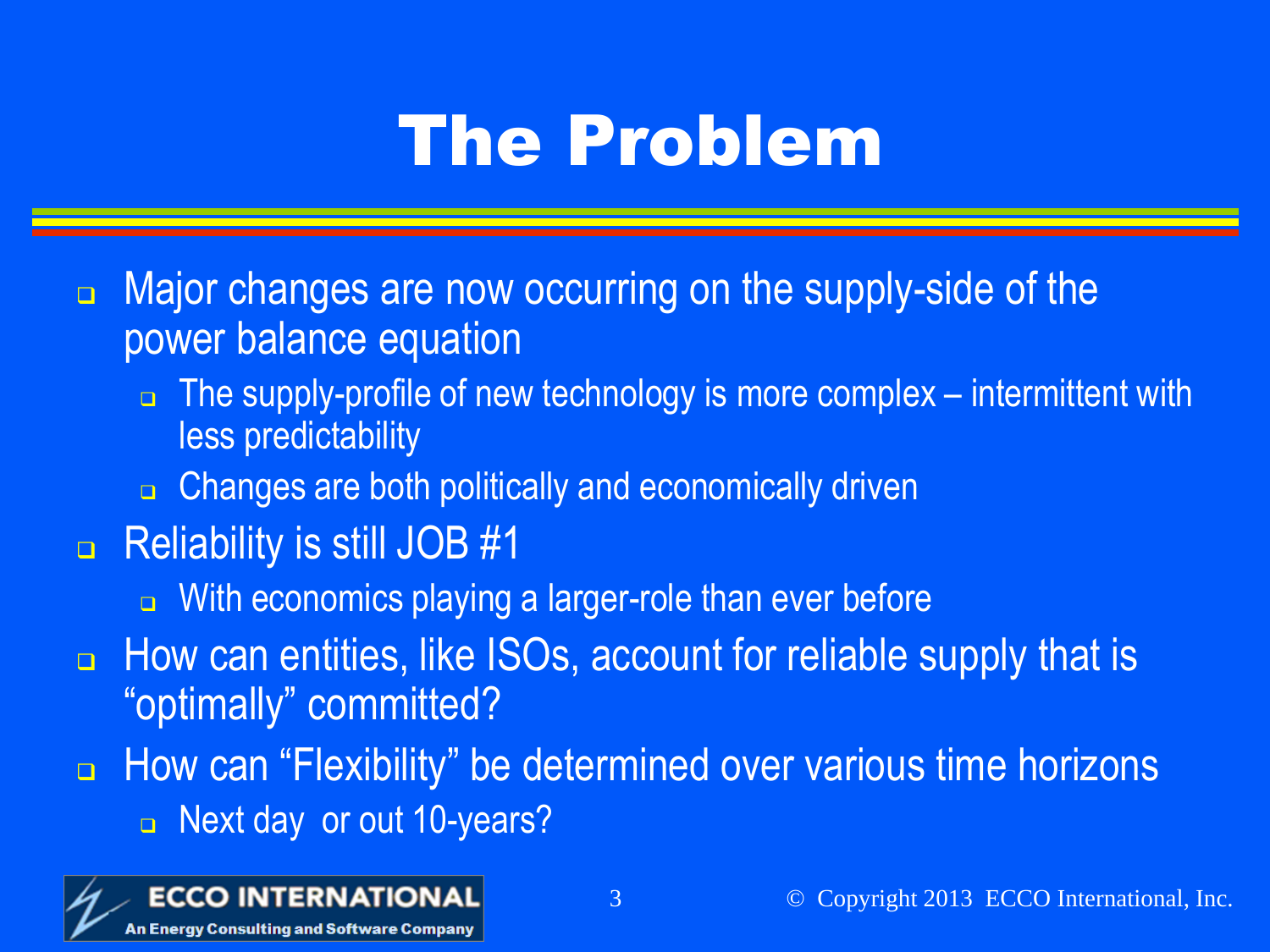### The Problem - Continued

□ Load is stochastic, variable and uncertain

- **n** Often characterized as "1-in-5" or "1-in-10"
- □ Subject to forecast error
- **n** Renewable output is also stochastic, variable and uncertain
- □ Supplies can also be stochastic
	- **Hydro endowment varies from year to year**
	- **Generator forced outages are random**

□ Need to know size, probability and duration of any shortfalls in both capacity and ramping capability

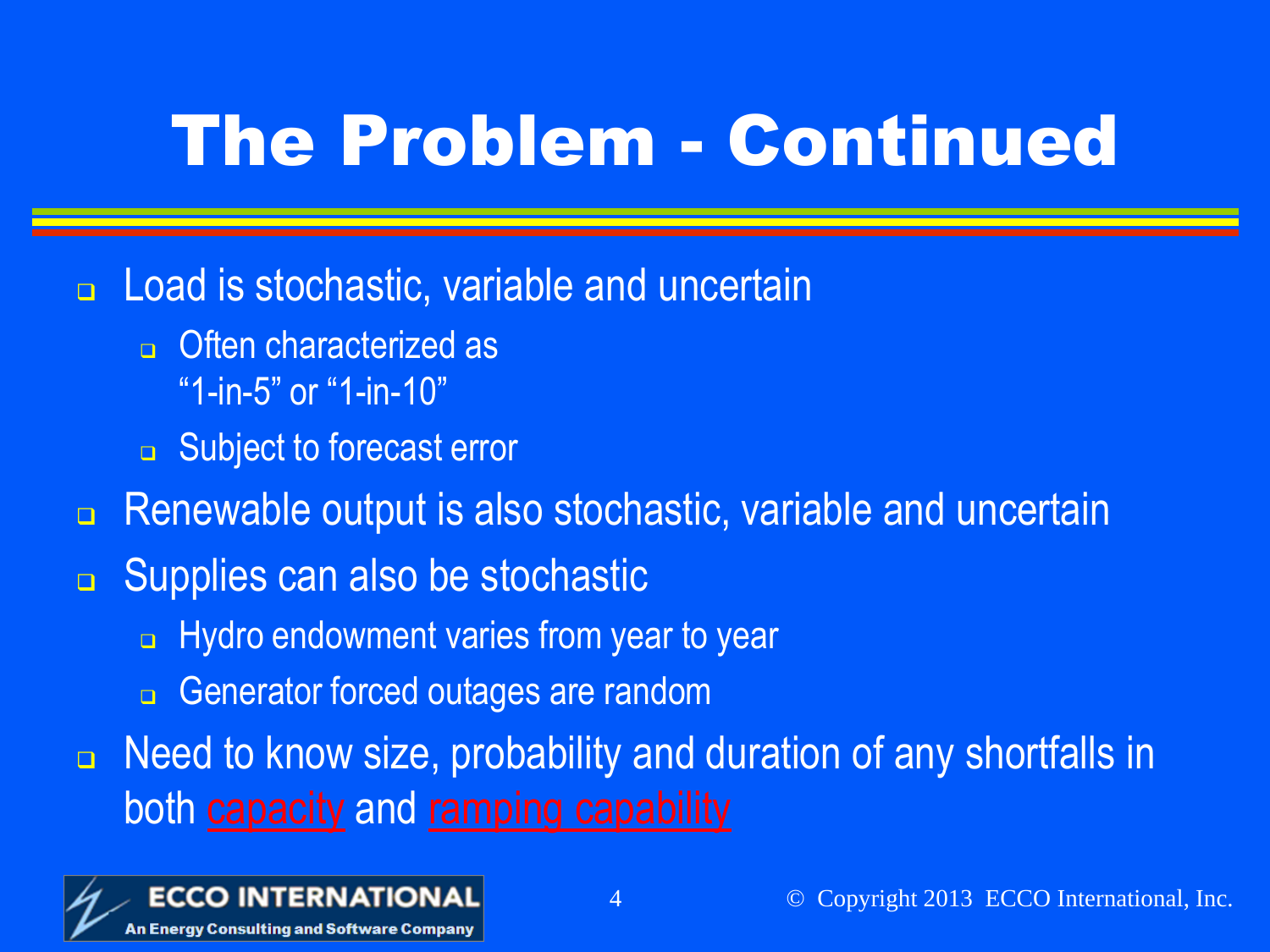### The Problem - Continued

u The penetration of renewables will continue to increase as more states adopt Renewable Portfolio Standards (RPS) and continue to enforce more stringent targets

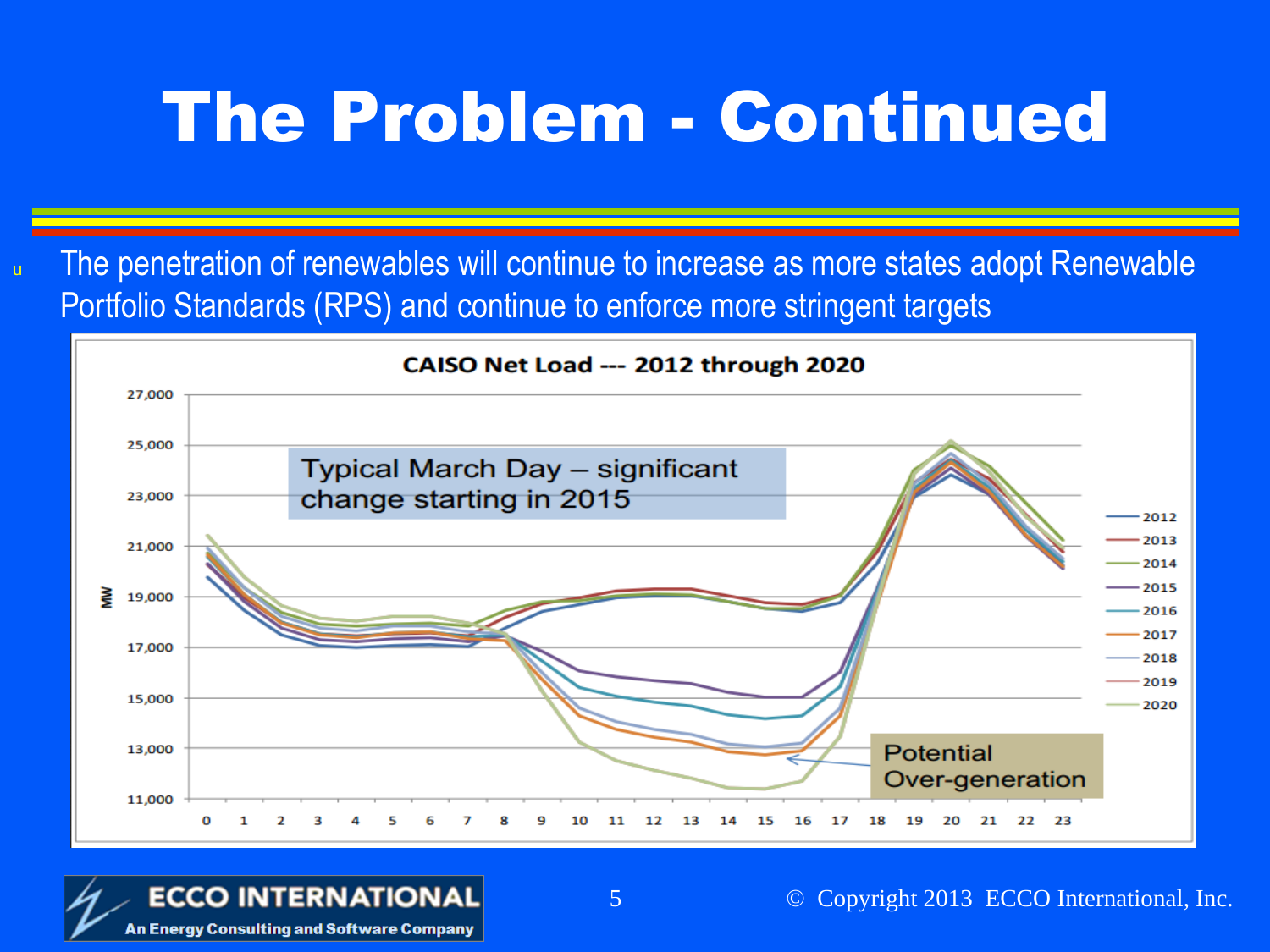#### Potential flexibility challenges: Anatomy of a 'Duck'



**An Energy Consulting and Software Company** 

6 © Copyright 2013 ECCO International, Inc.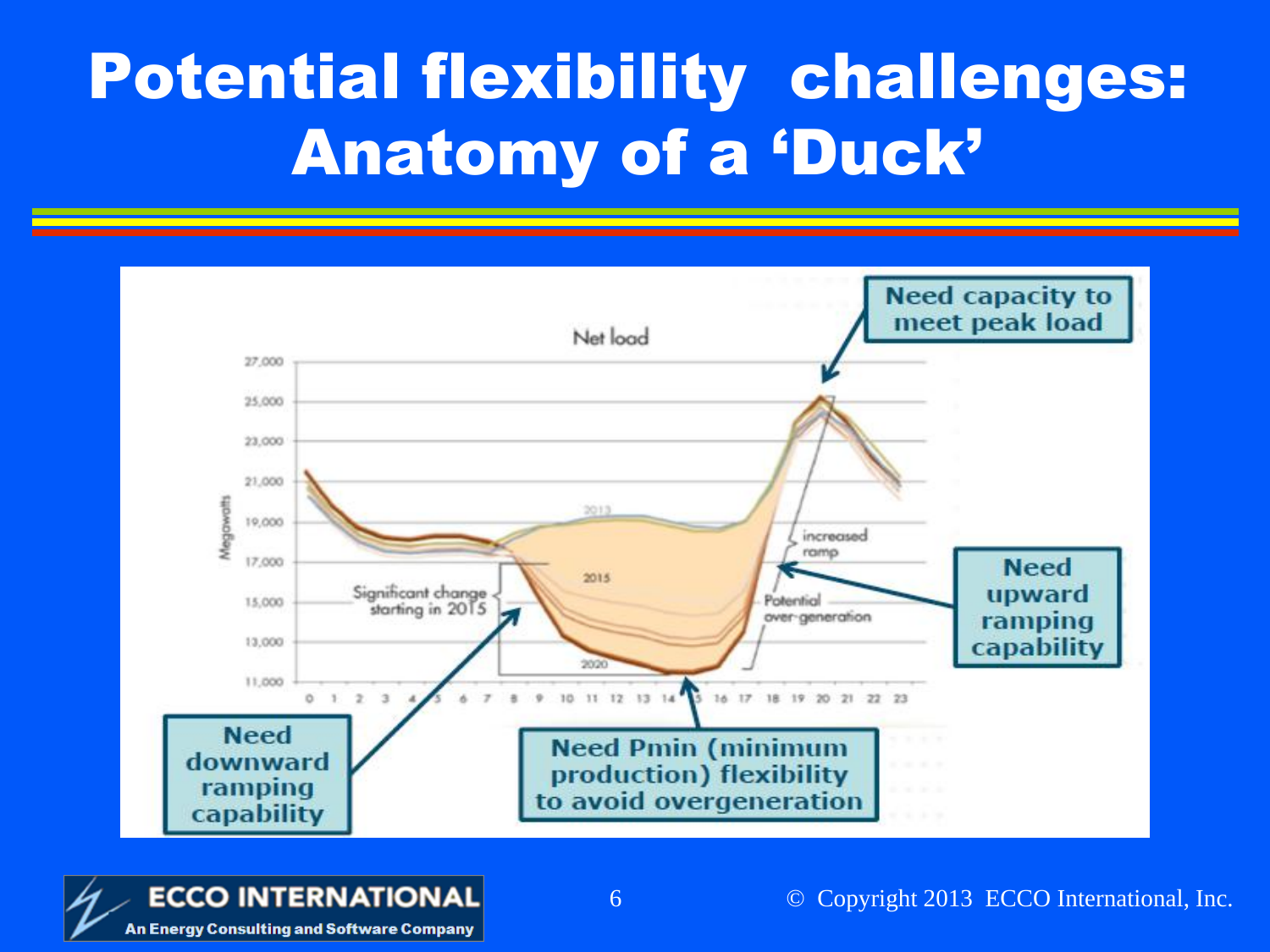## Software Capability Requirements

- □ Determine the optimal "mix" of resources to meet flexible response over various time horizons
- **Ensure reliable system operation** 
	- □ Capacity Requirements according to traditional metrics for capacity planning
	- $\Box$  Flexibility Requirements accounting for the limitations of the fleet in time sequential operations

#### **B** Solution should result in:

- □ The least-cost array of portfolio and/or operational changes that satisfy all the above objectives
- $\Box$  The relative value of resource types over multiple time scales, e.g. energy storage can provide fast ramping response over a short-time period, while CCGTs provide load-following capacity and ramping capabilities

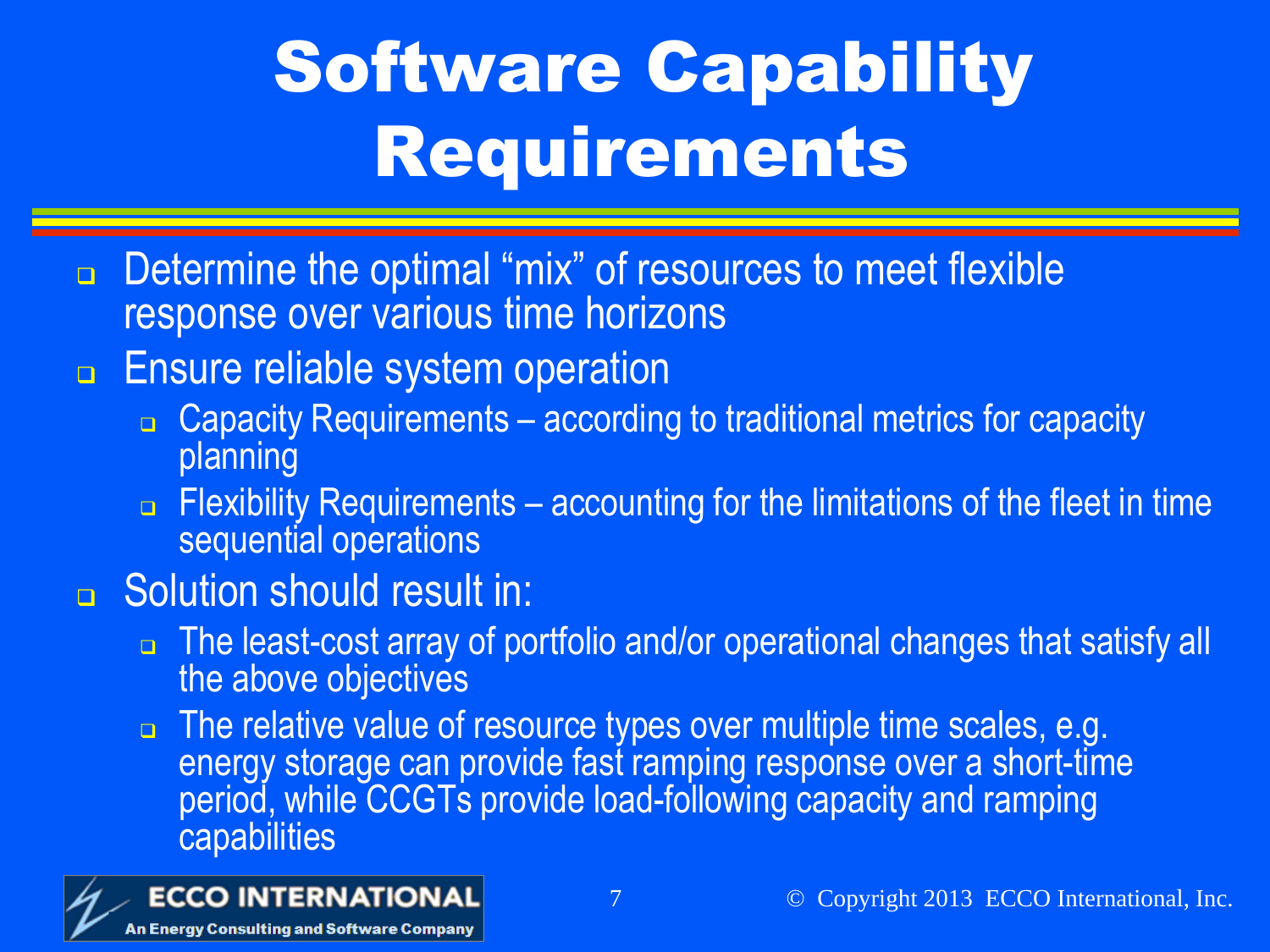# Need to Allow Multiple Solution Types

#### Flexibility violations could be solved by either:

#### **Flipping a switch**

**Operational changes mitigate flexibility shortfalls**



Reserve scheduling, "precurtailment" of renewables

#### **Grabbing a shovel**

**New construction meets both capacity and flexibility requirements**

 Fast, expensive resources vs. cheaper, slower ones

#### A useful model can quantify the trade-offs between these options

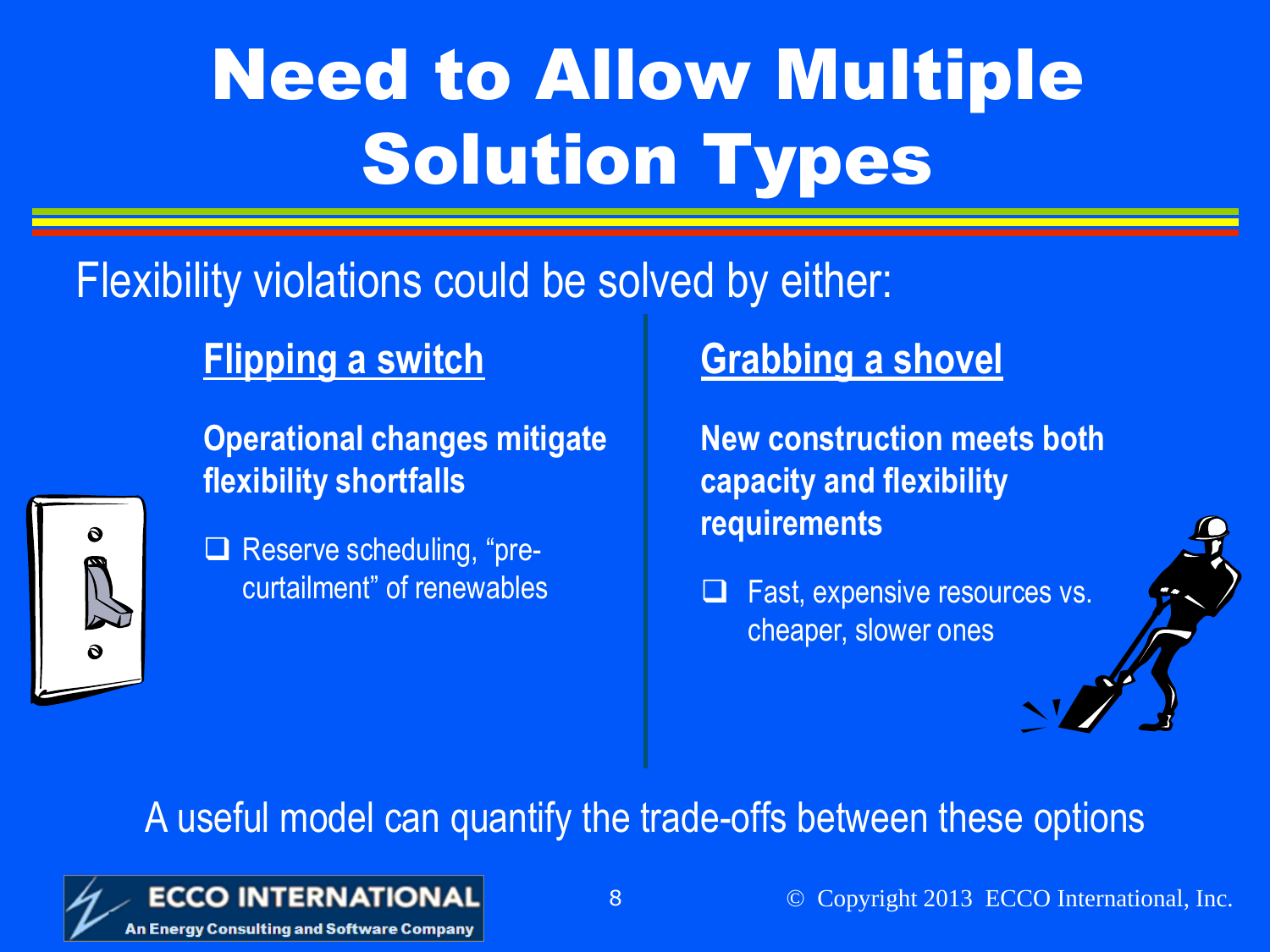# Expected Flexibility Deficiency Definition

#### **n** Incorporating Flexibility Requirements

- □ Introduction of an Expected Flexibility Deficiency (EFD) function
	- $\Box$  To determine the anticipated amount of un-served energy caused by a lack of flexibility in the generating fleet
	- □ The EFD is a function of the ramp and reserve policies in any given region
- $\Box$  The EFD is computed before executing the MIP-Based Unit **Commitment** 
	- $\Box$  It is derived from historical system load/renewable data, as well as the forecasts associated with a given unit commitment window

**Ramp and reserve policies must be defined, in order to determine** the EFD

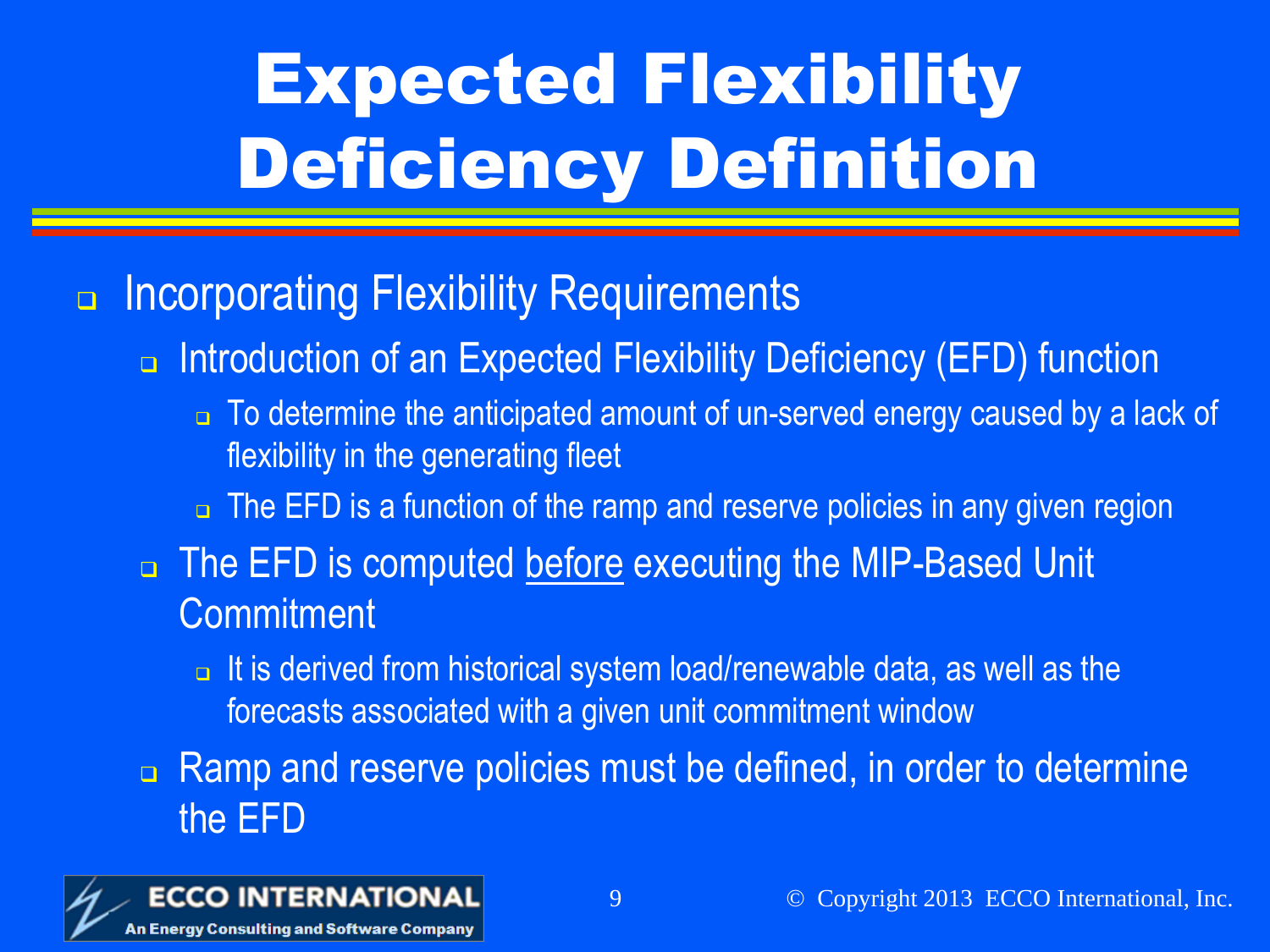# Expected Flexibility Deficiency Definition

#### □ Sample EFD calculation:

- $\Box$  An example of a ramp policy is that the average ramp of the system is equal to the forecasted ramp plus some constant, x [MW/min].
- $\Box$  An example reserve policy might be that y% of the forecasted net load is held in reserves
- $\Box$  For these policy formulations, the EFD surface is built as a function of x and y
- $\Box$  Note that the x and y variables are optimized within the MIP-Based Unit Commitment problem

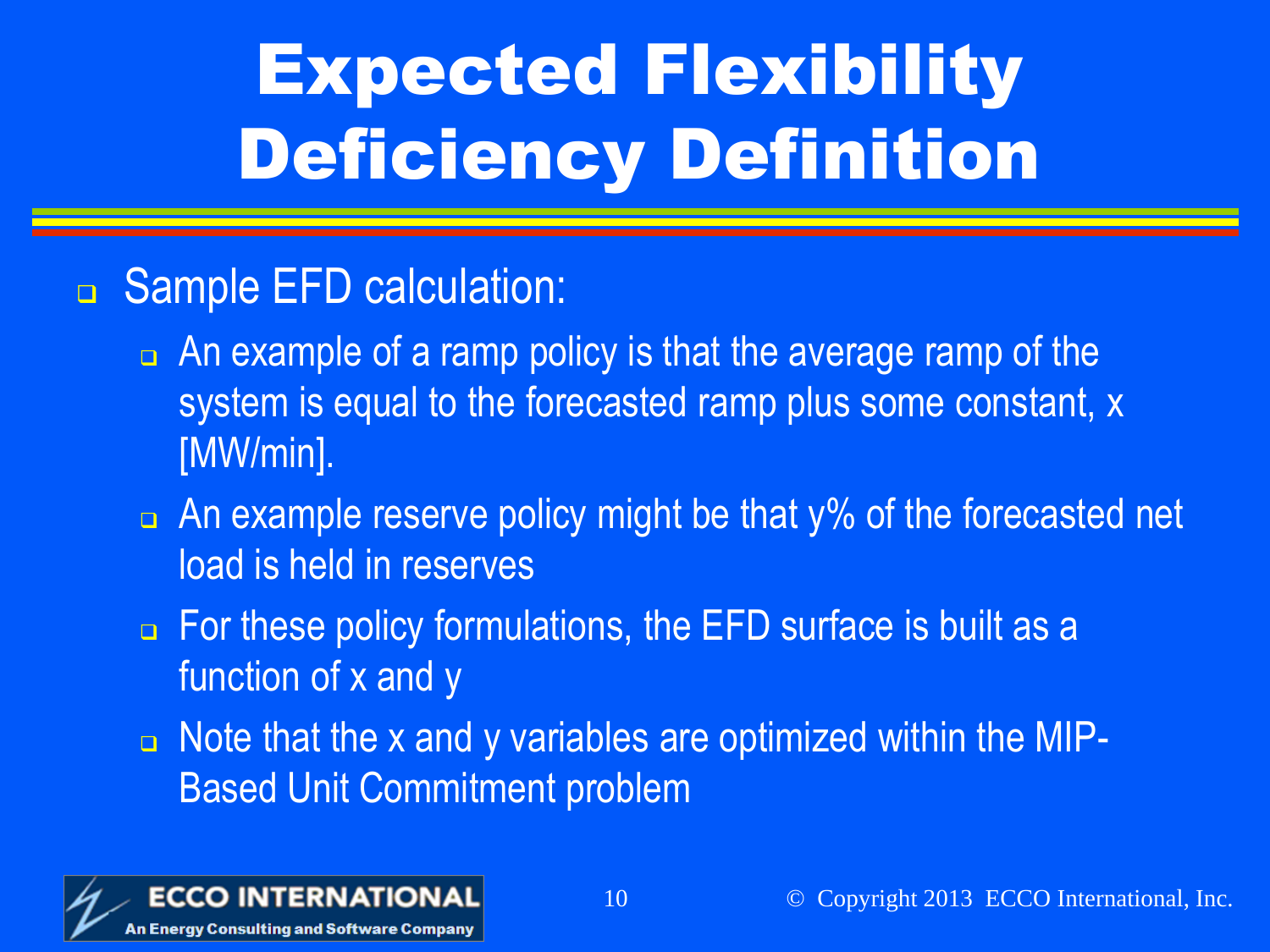## Expected Flexibility Deficiency Definition

#### Sample EFD calculation



 $\Box$  The EFD surface is built as a function of x and y. Note that the x and y variables are optimized within the MIP-based Unit Commitment problem

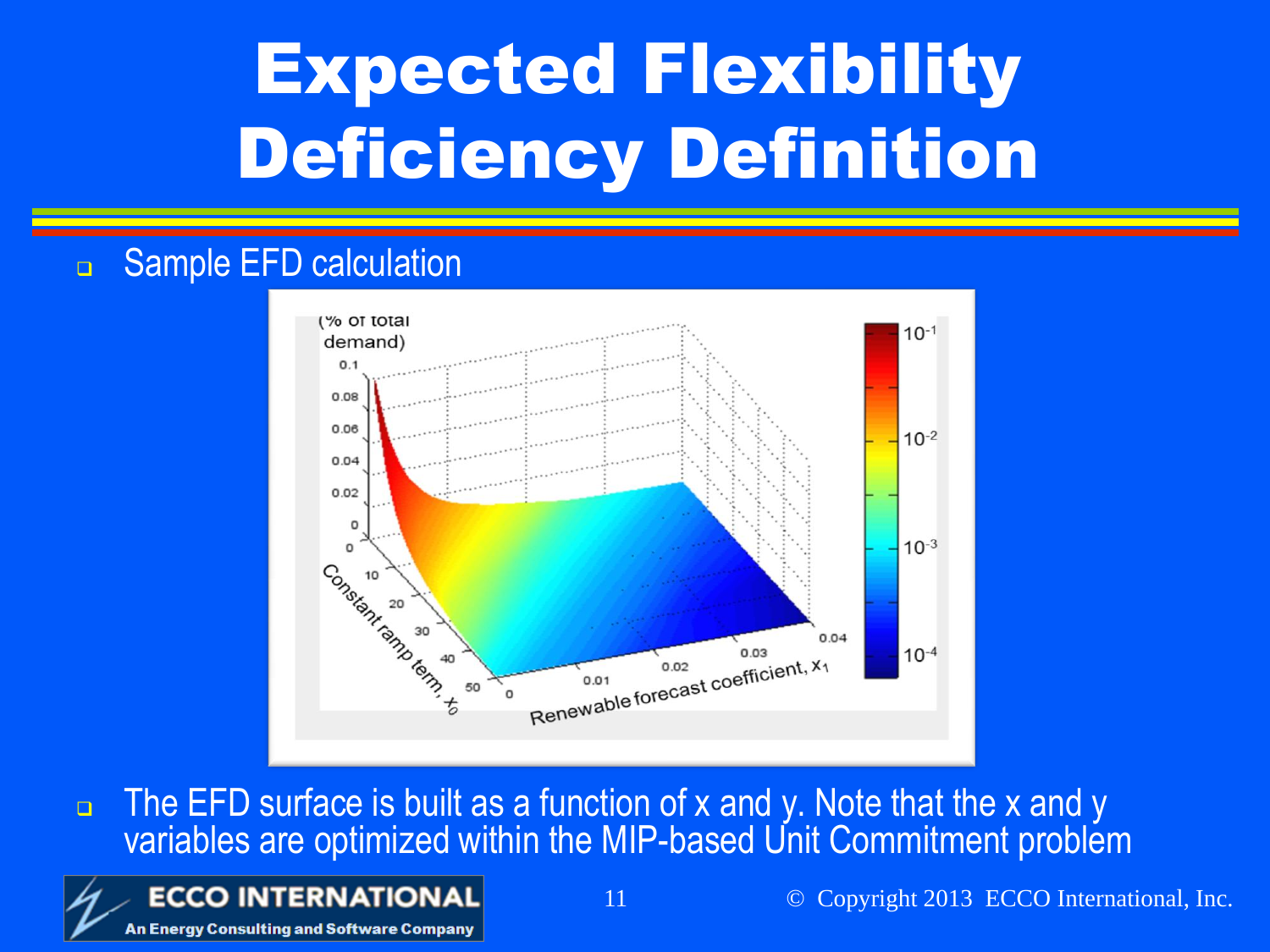#### Day-Ahead Market Formulation: Mixed Integer Linear Programming Objective Function



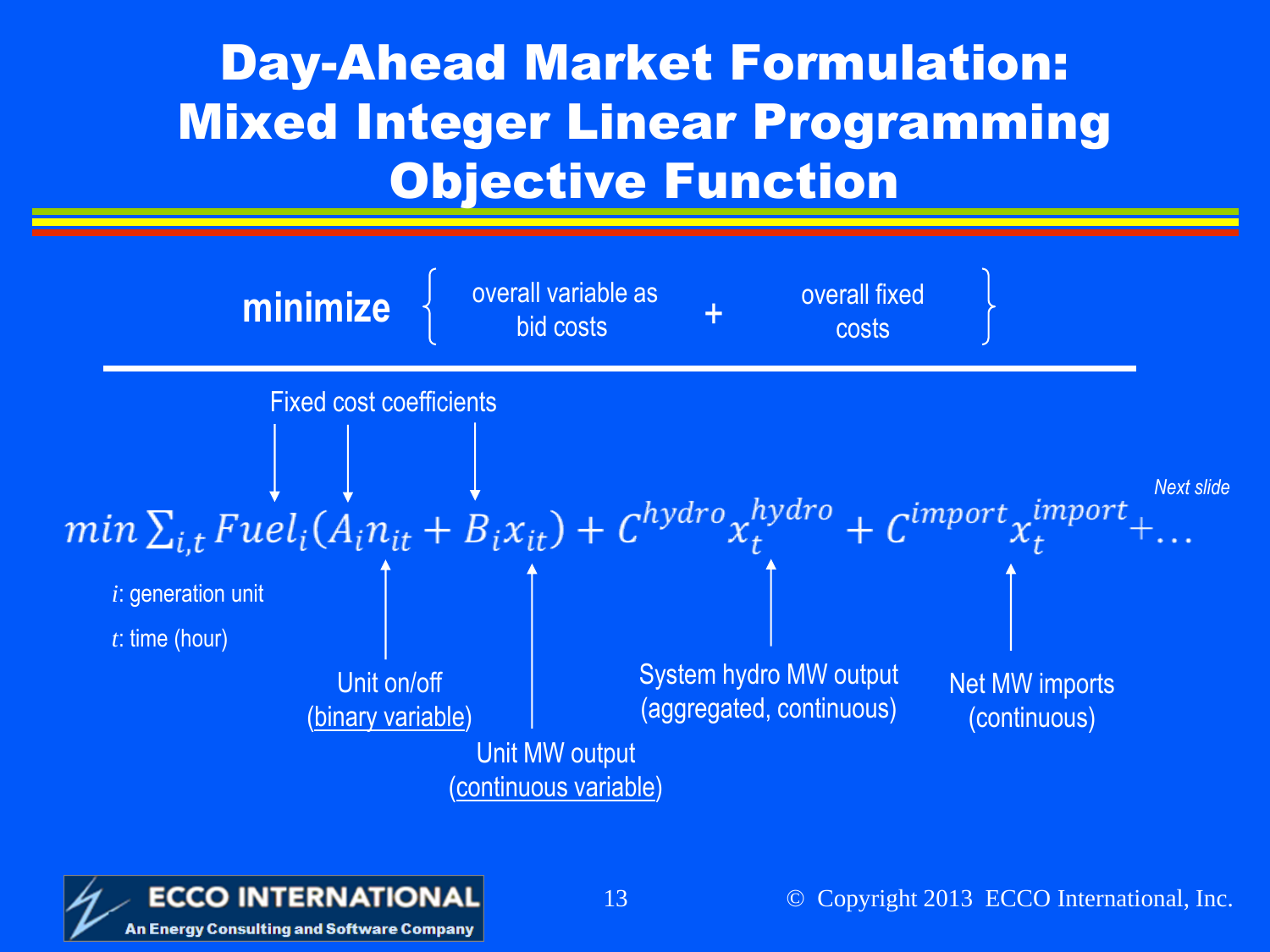#### Day-Ahead Market Formulation: Additional Objective Function Terms…



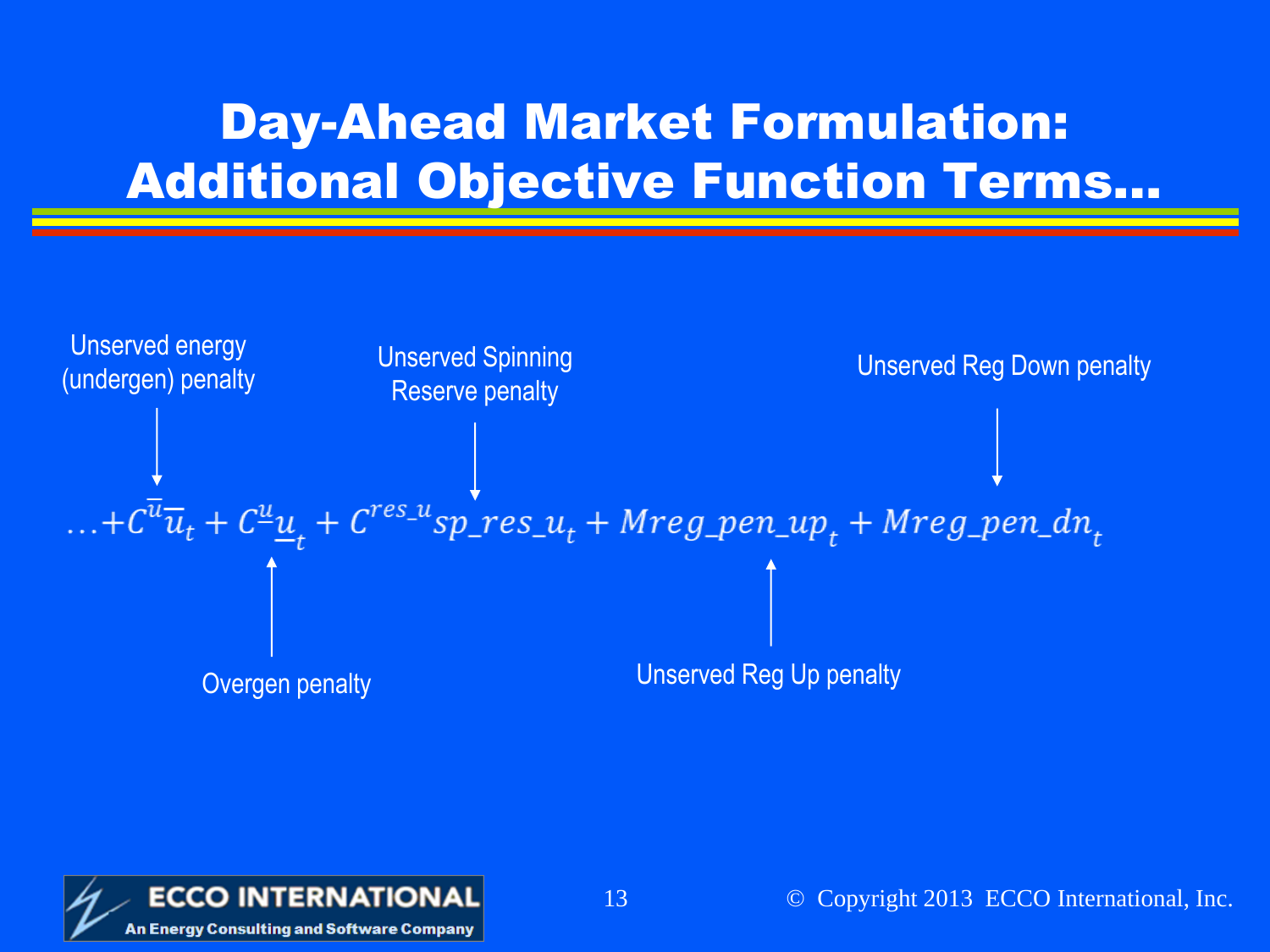#### Day-Ahead Market Formulation: Standard Constraint Equations

#### □ Equations are used to enforce numerous equality and inequality constraints, such as:

- Energy Balance (generation = load)
- **u** Unit output limits
- **B.** Spinning Reserve Requirements
- **Regulation Reserve Requirements**
- **n** Ramp rate limits (units, hydro, imports)
- Unit temporal constraints (min up, min down, min run, ...)
- **EXECUTE:** Hydro, Imports, and Pumped Hydro Energy Limits

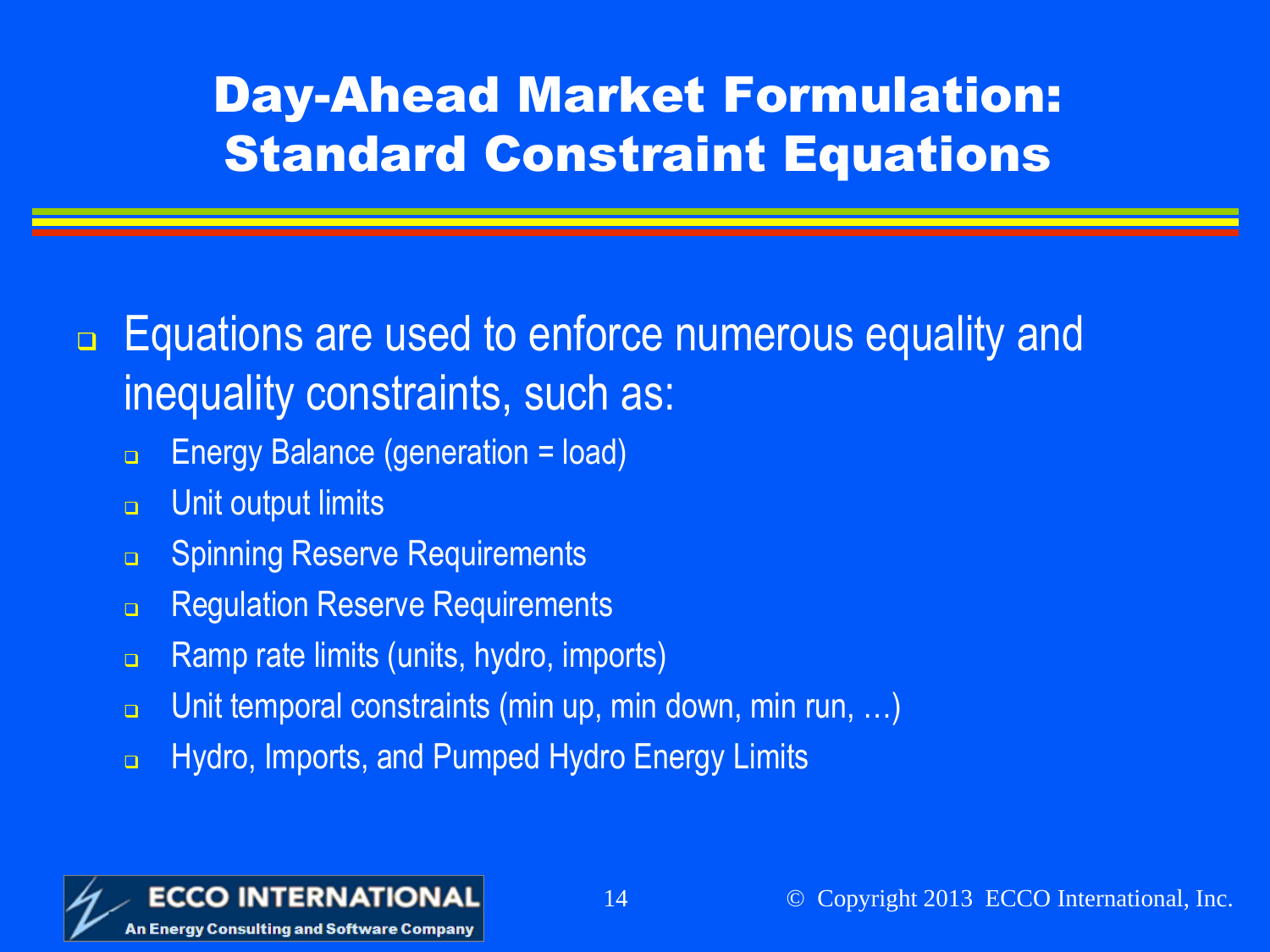#### Add Expected Flexibility Deficiency (EFD) and Renewable Curtailment to the MIP DA Market Formulation

#### Additional Objective Function components



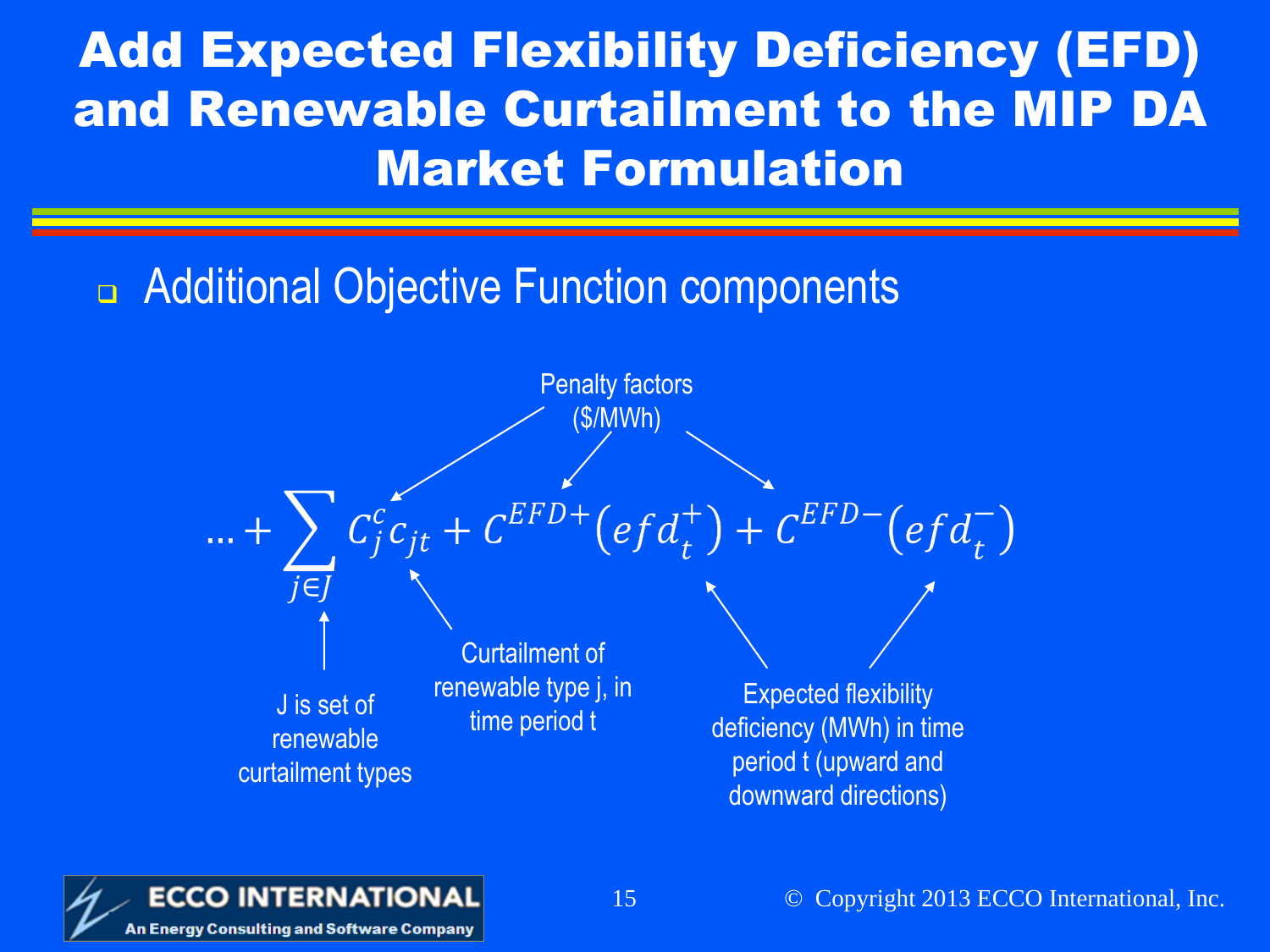### Network Constraint Modelling

- □ Optionally, the network constraints may be included in the simulation
- **n** Monte-Carlo dispatch model iterates with full power flow model (AC or DC) to enforce network constraints, including contingency constraints
- **E** Zonal model may also be used to enforce flow constraints

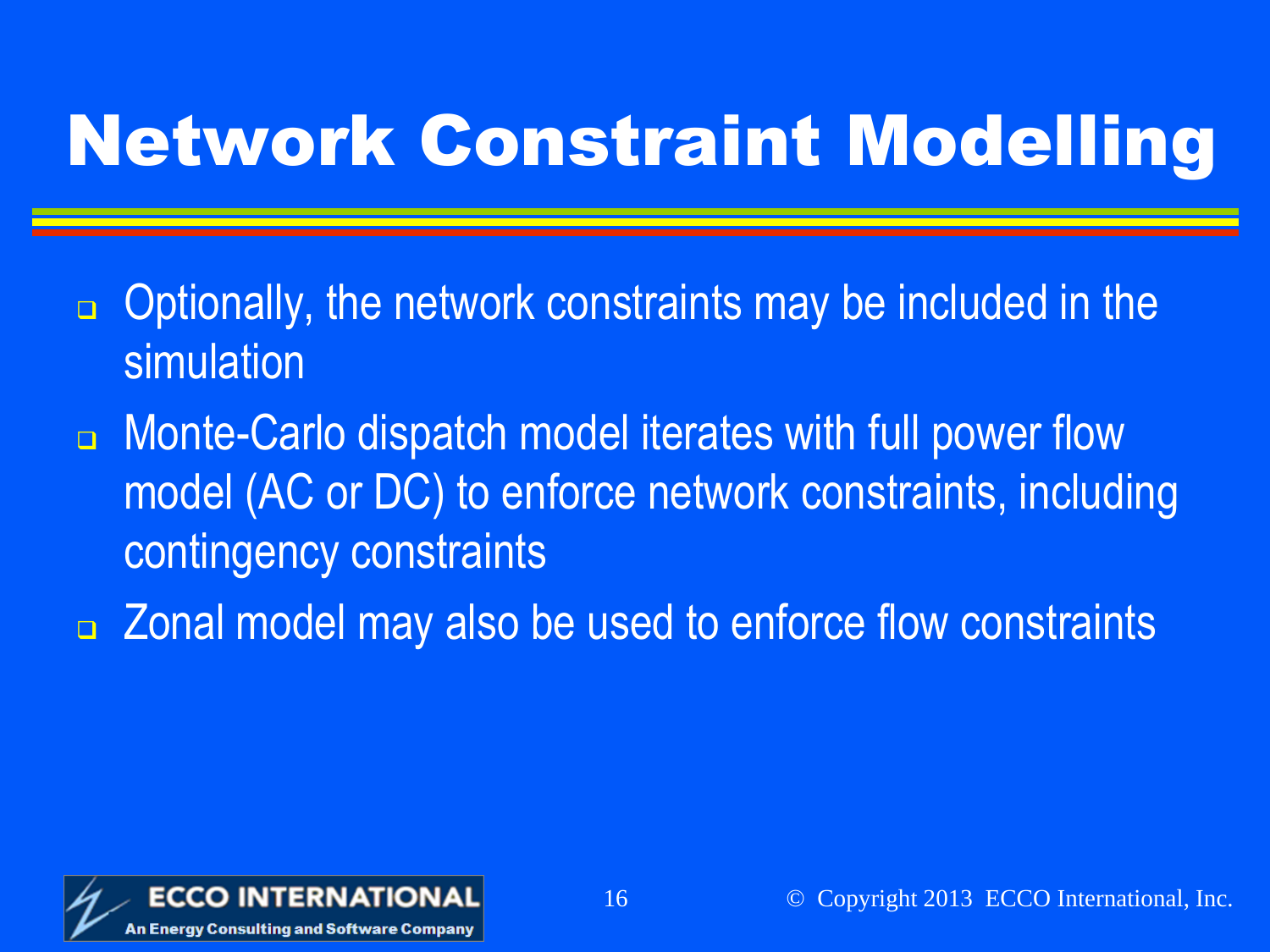### Flexibility Mitigation Strategies Modelling

- **<u>Relative cost penalties impose flexibility mitigation strategy</u>** "loading order"
- Costs will depend on specific system and applicable policies
- **Example 2** Assuming that all renewables must be delivered is equivalent to placing an infinite penalty on curtailment and over-generation

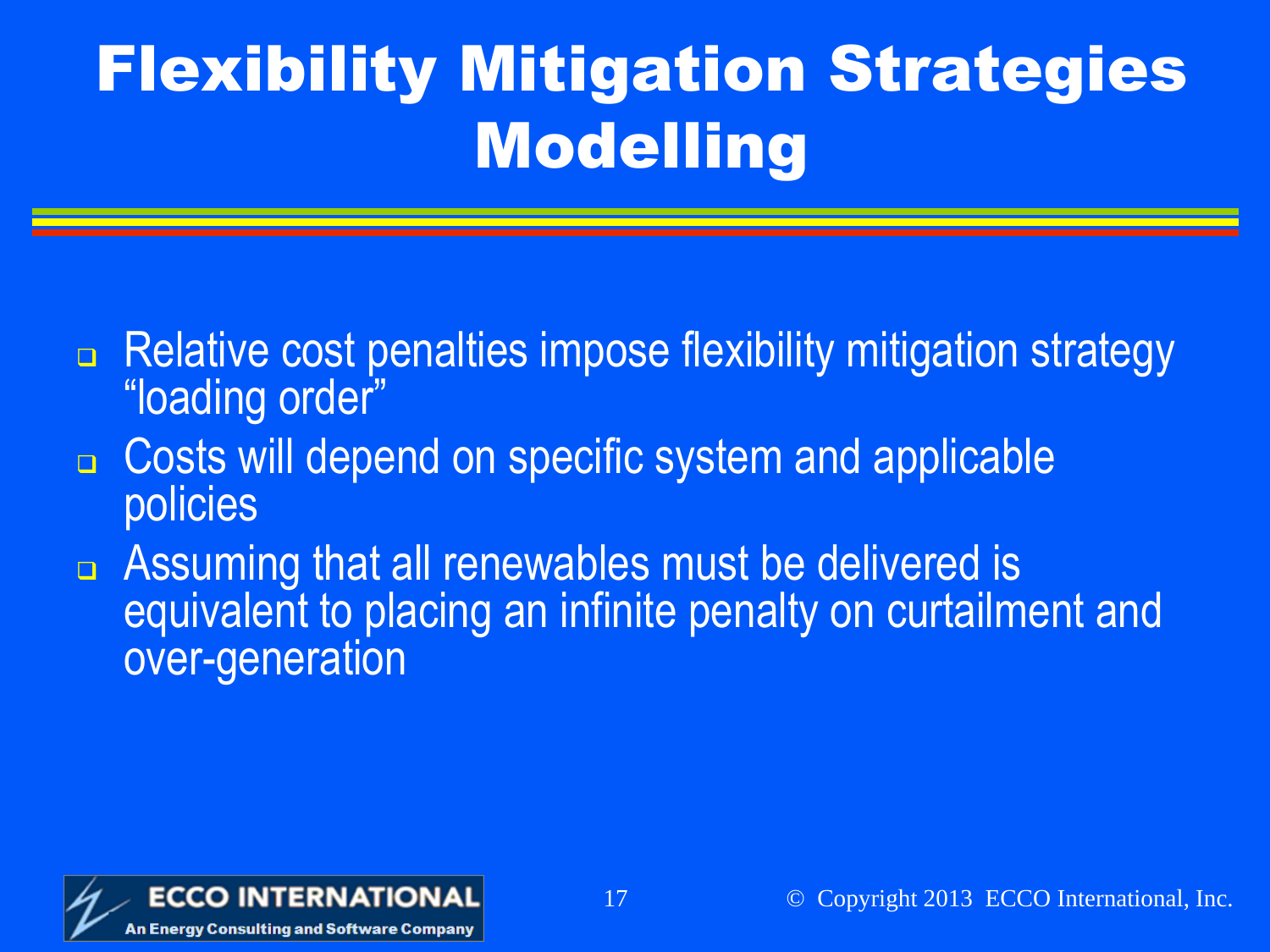### Solution Method

- **<u>n</u>** Separate power flows for each time interval
- $\Box$  Iterate with optimization engine that has a single power balance constraint and the active inequality constraints for each time interval



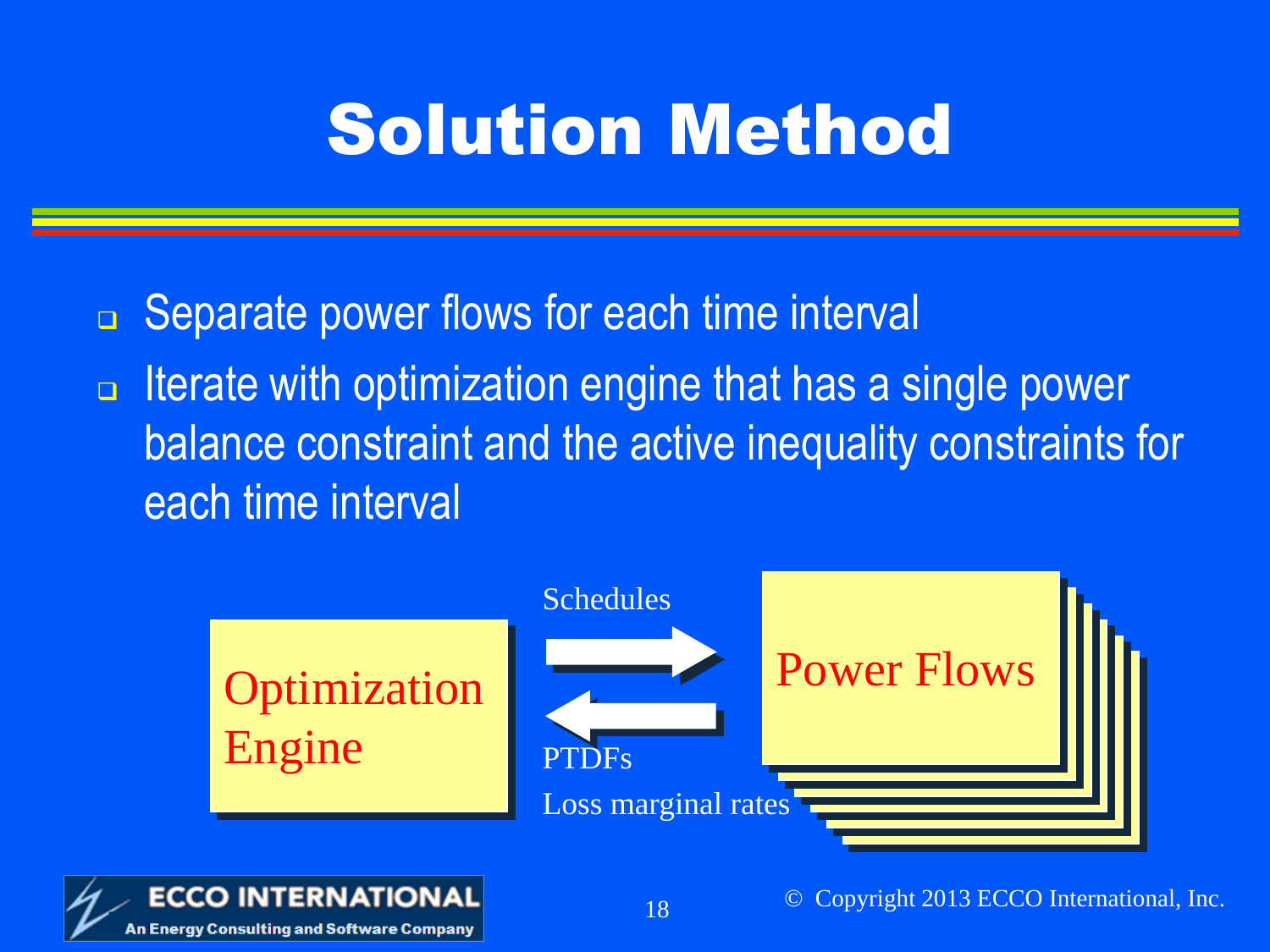# MIP-Based Flexible UC Results

#### **Exibility Constraint Results**

- $\Box$  Flexibility violations that may occur, because the penalty cost of these violations is less than the commitment of additional resources
- **D** Optimal levels of reserves and ramp-rate capability based on ramp/reserve policy
- **Economic "pre-curtailment" of renewables that avoid** flexibility violations and/or commitment of excessive fastramping generation

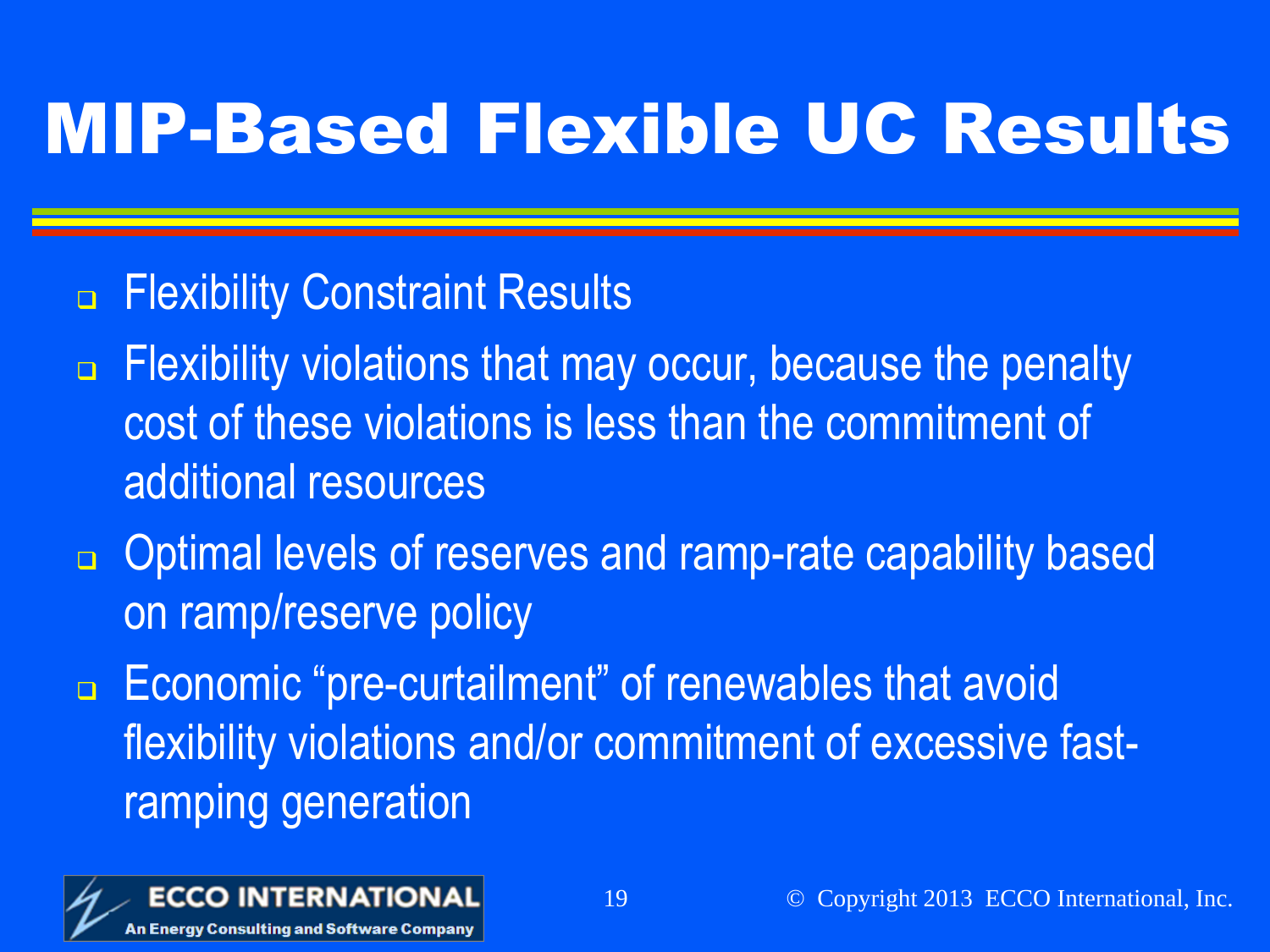# Monte Carlo Simulation Modelling

We need an Expanded Monte-Carlo Simulation

- **<u>D</u>** Unit Outages are simulated using random draws of outages based on unit MTTF and MTTR
- Other profiles:
- **<u>E</u>** Load profiles
- **a** Wind profiles
- **B** Solar profiles

are all selected by Monte-Carlo draws from selected bins



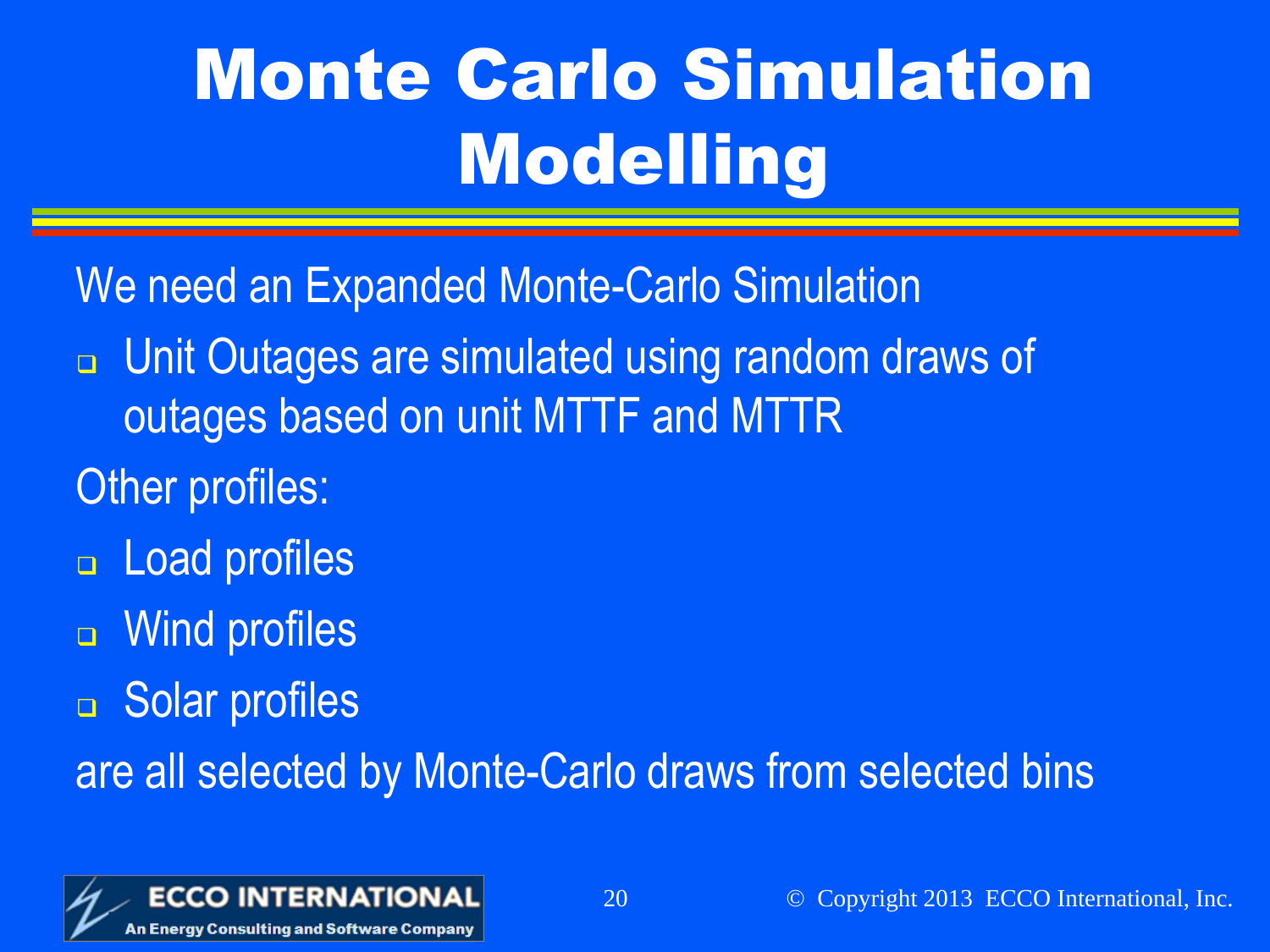# Example Draw: High Load Weekday in August

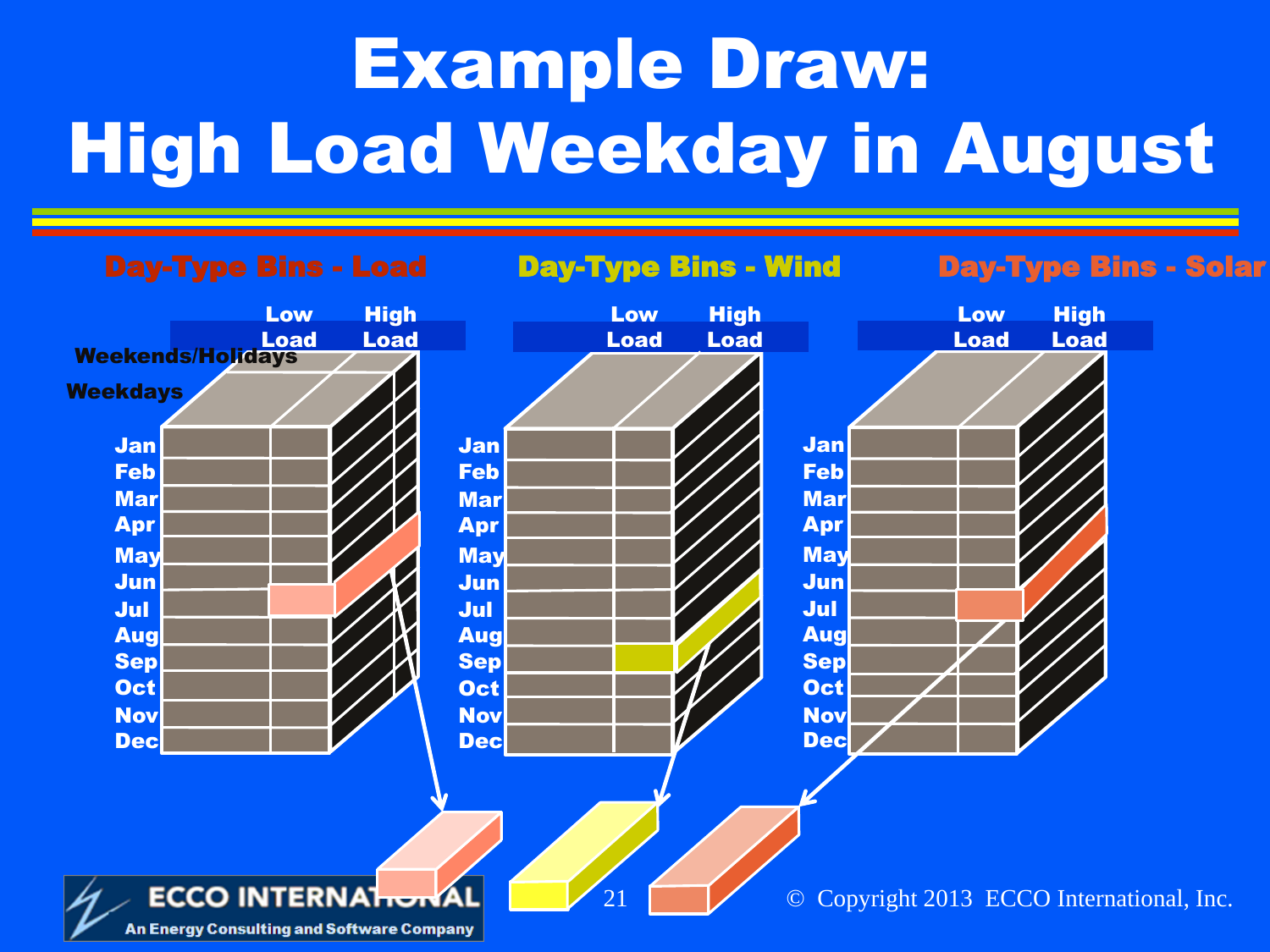# Example Draw: High Load Weekday in August

Within each bin, choose each (load, wind, and solar) daily profile randomly, and independent of other daily profiles

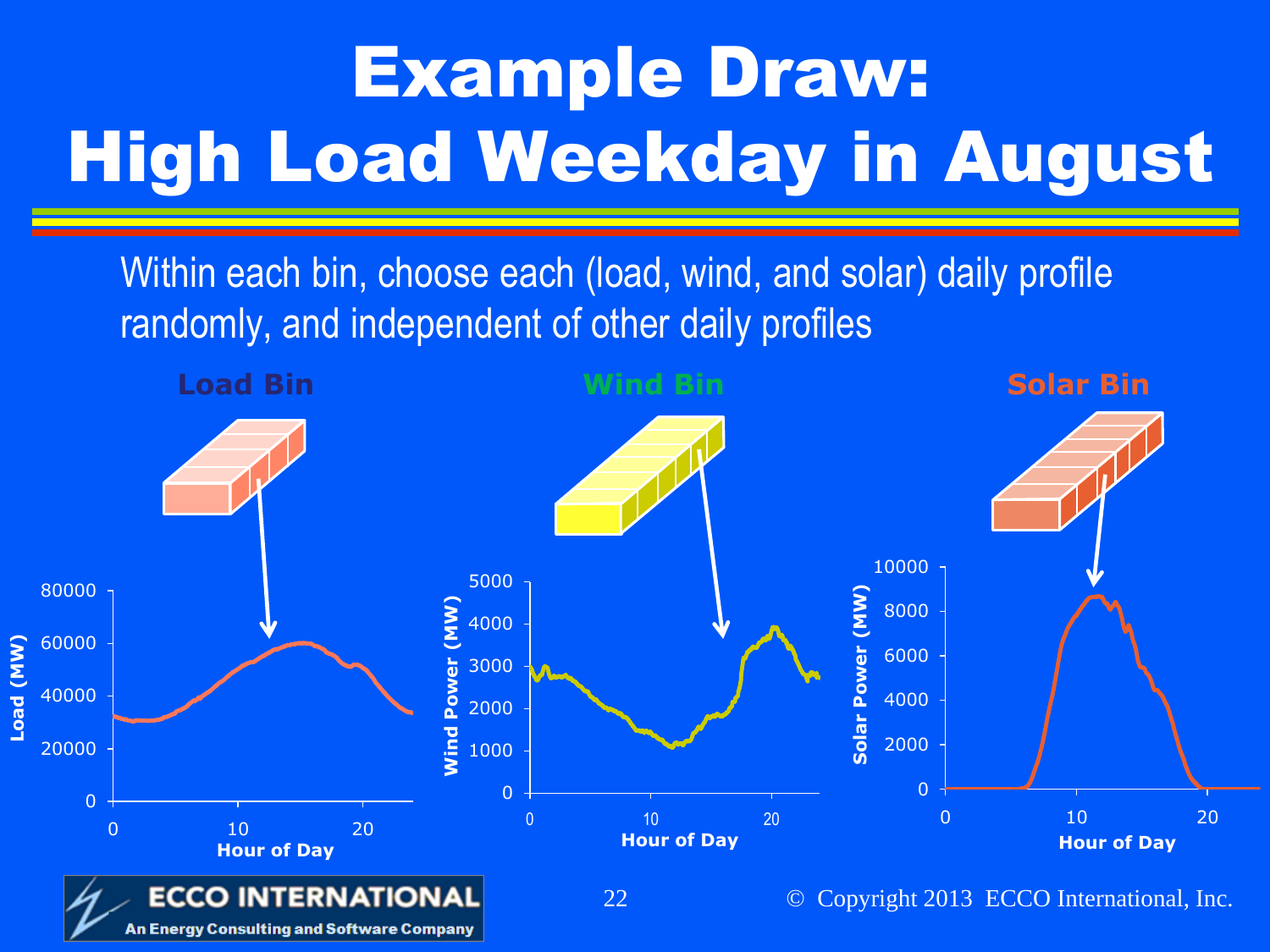### Three Market Simulations

- **Day ahead, hour ahead and real-time markets are** simulated sequentially
- □ Load forecast inaccuracy of the day ahead market vs hour ahead is also simulated via Monte-Carlo draws
- In hour ahead simulation only short start units may be committed
- $\Box$  In real-time simulation, only units that were on-line in the HA market may be re-dispatched

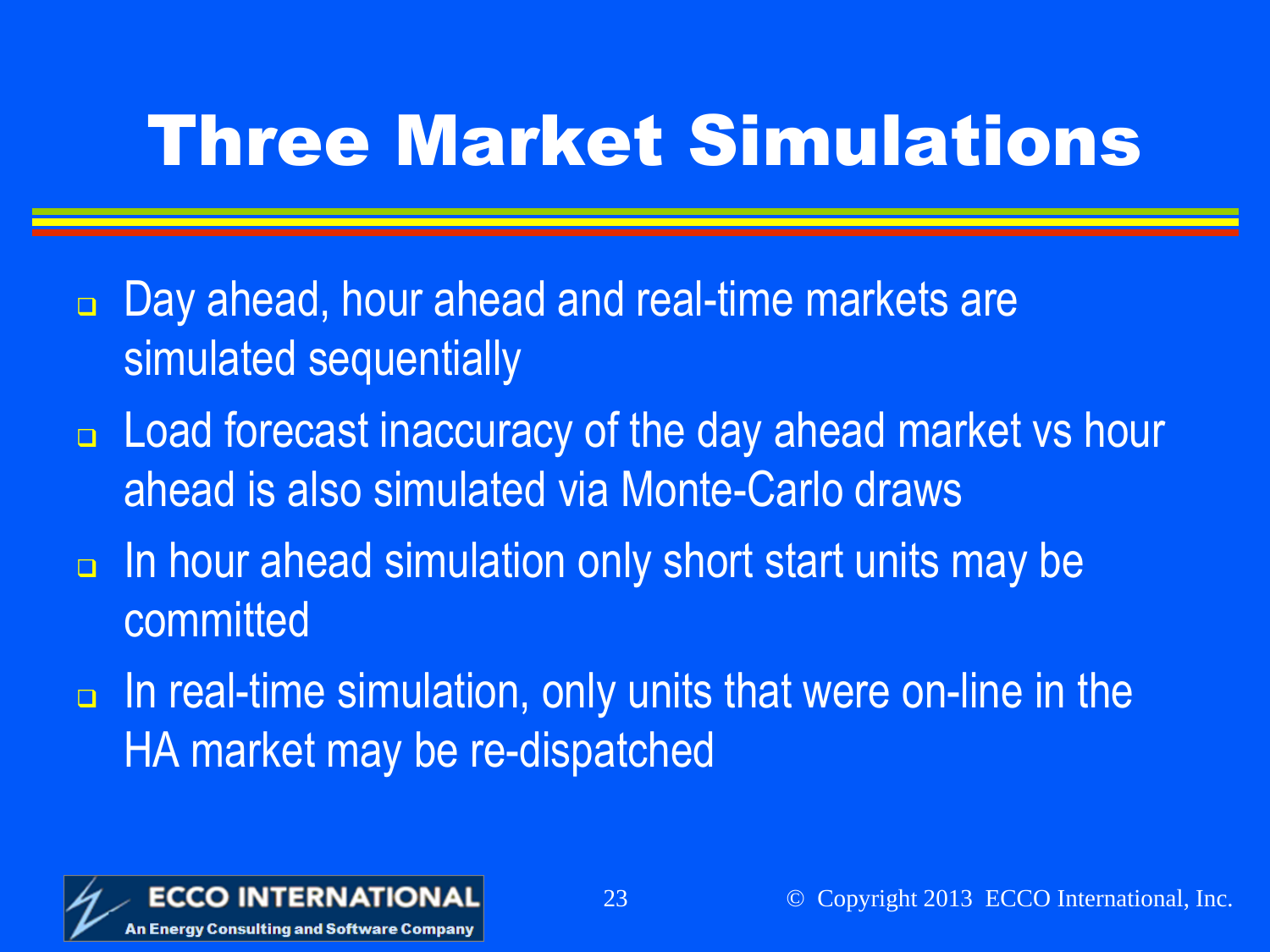### Flexible Deficiencies

#### □ Computing Flexible Deficiencies using Historical Net Load Data



**An Energy Consulting and Software Company** 

24 © Copyright 2013 ECCO International, Inc.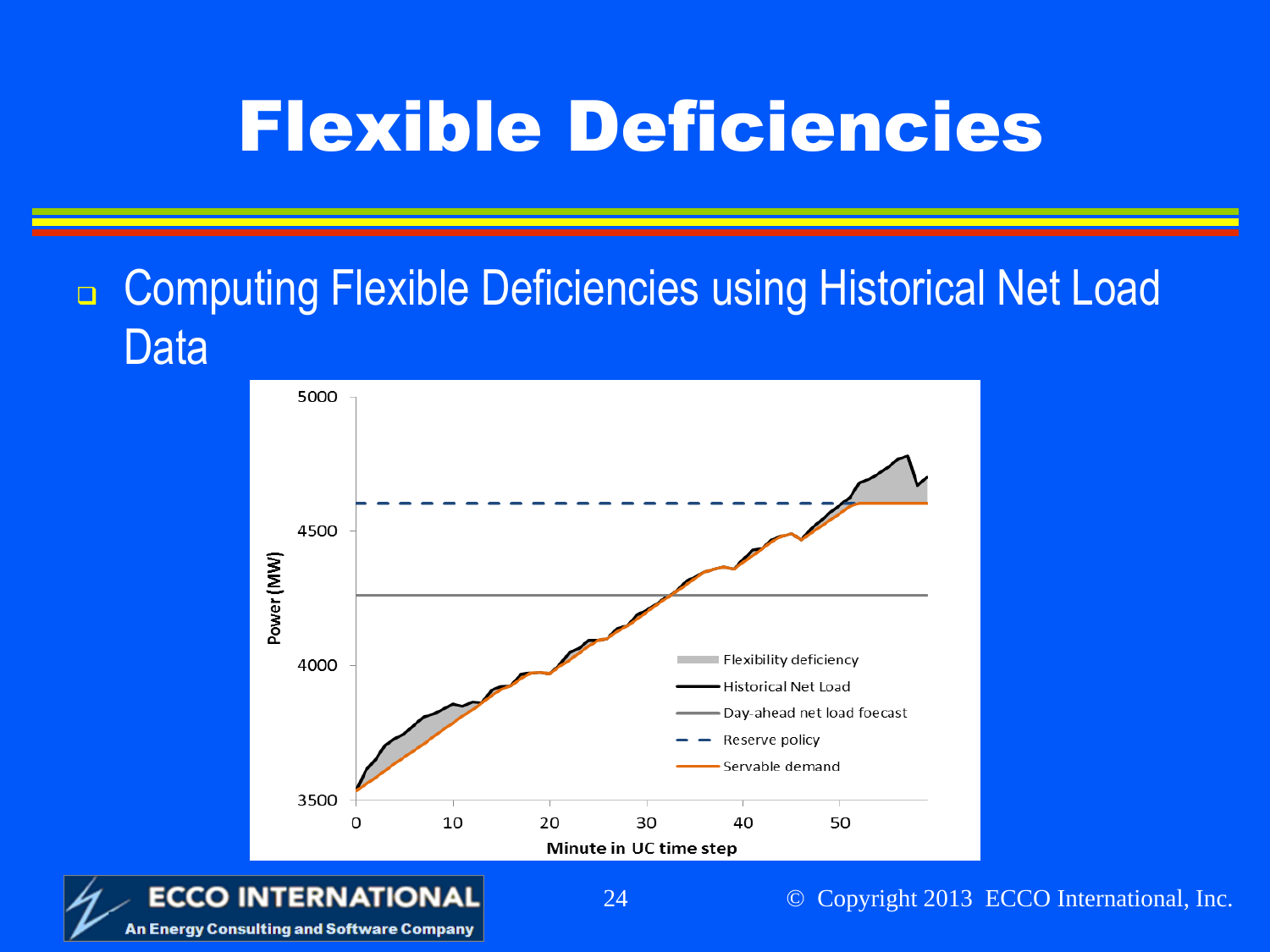### RES Curtailment

**n** The load forecast is plotted as the heavy black line, and the curtailment of renewables is shown above that in green



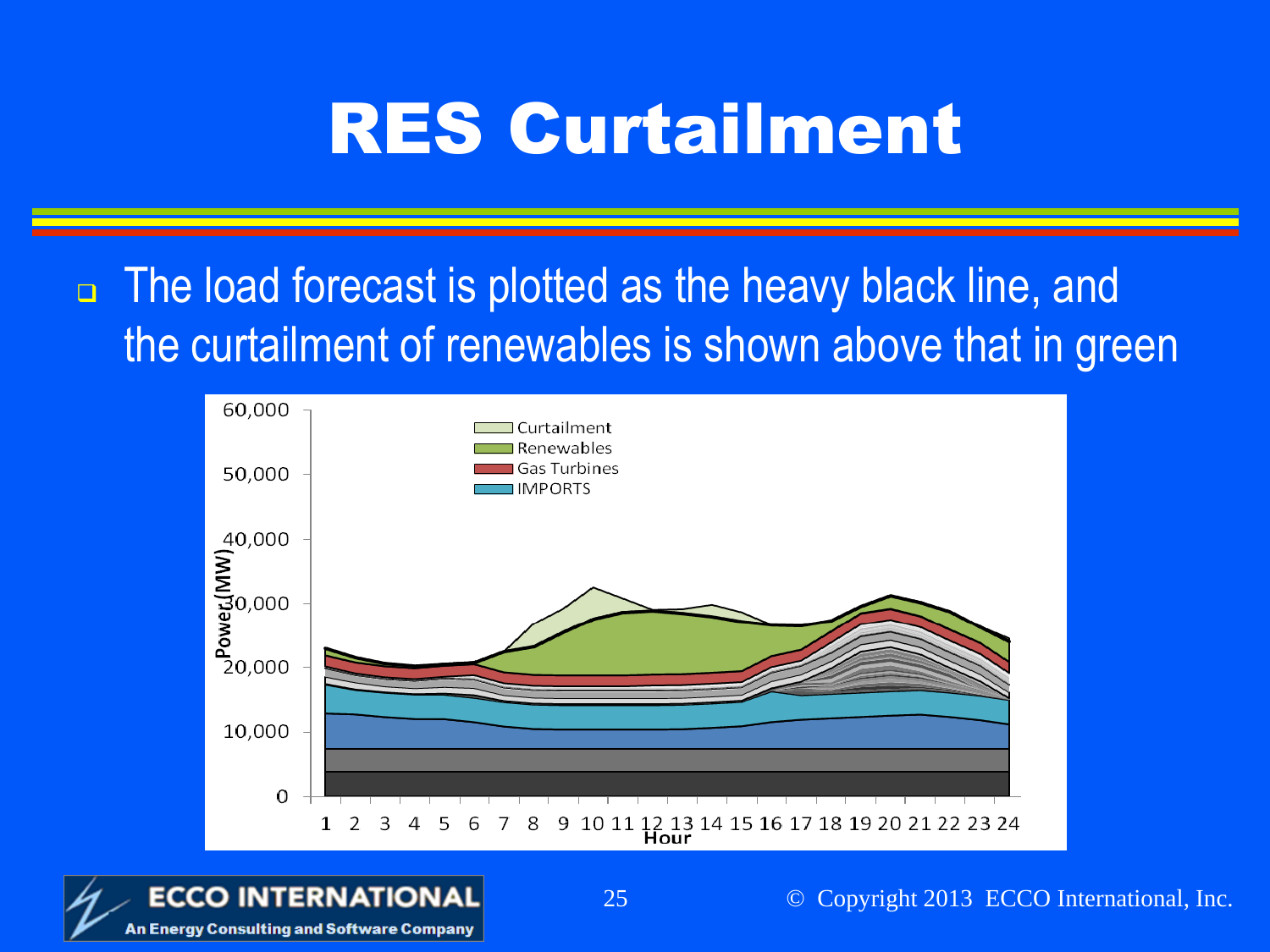### Curtailment of RES Output Could Play a Significant Role



- Scheduled curtailment of renewables can help position conventional resources to meet ramping requirements
- $\Box$  How does the cost of curtailment compare to the cost of procuring new flexible resources?

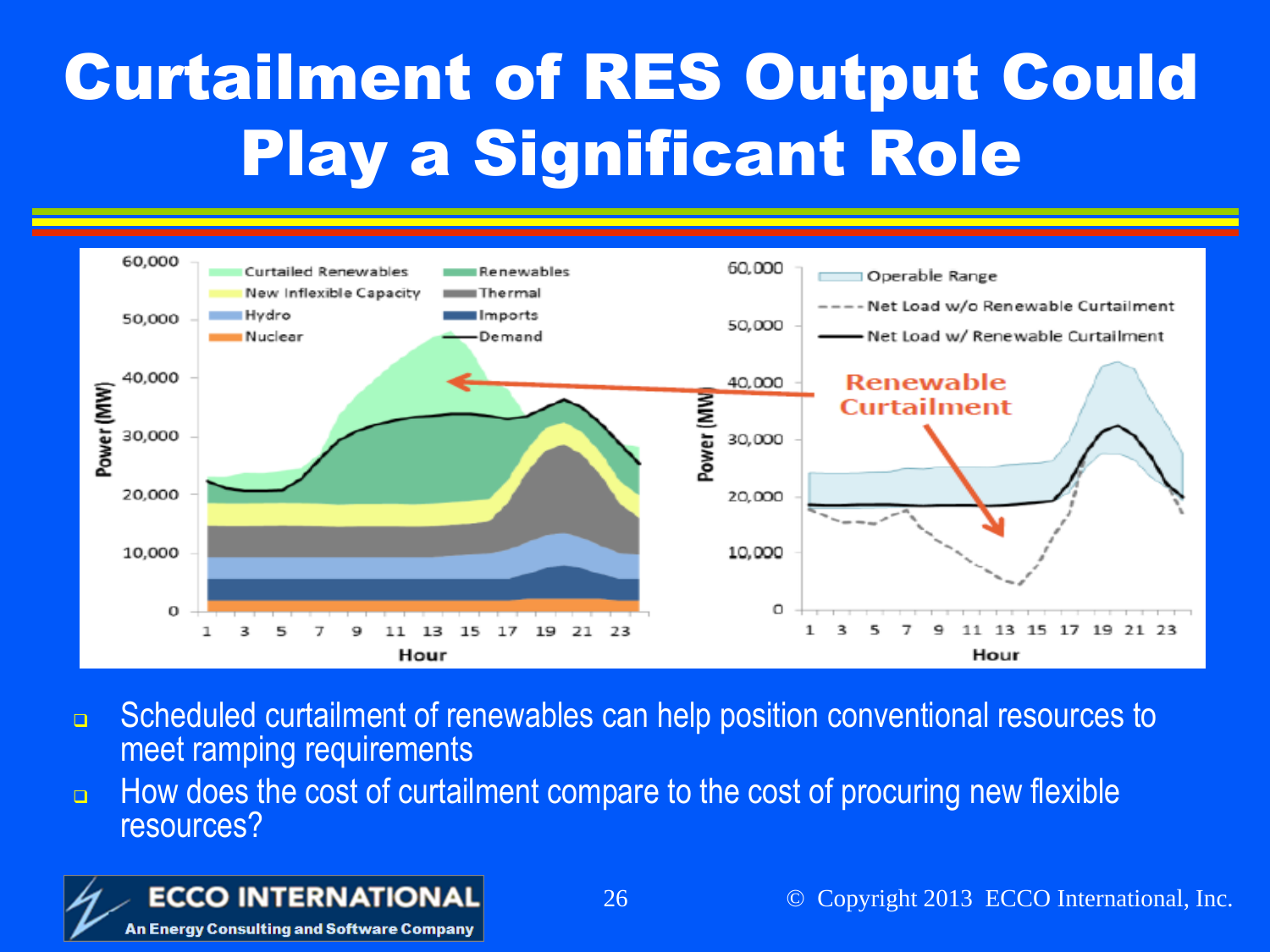### Proposed Metrics and Results

- **Resource Adequacy (RA) metrics** 
	- **LOLP, LOLE, EENS**
- **Exibility deficiency metrics** 
	- □ Separated from RA metrics by isolating the impact of generator ramp constraints
	- **Expected Ramp Not Served** (ERNS)
	- **Exibility Shortage Induced Curtailment**
- **Production cost metrics** 
	- **Proxy system cost**
	- **n** Curtailment cost
	- **EENS** cost

#### Example of potential flexibility issues caused by hourly net load ramps



#### **ECCO INTERNATIONAL** 27 **An Energy Consulting and Software Company**

#### © Copyright 2013 ECCO International, Inc.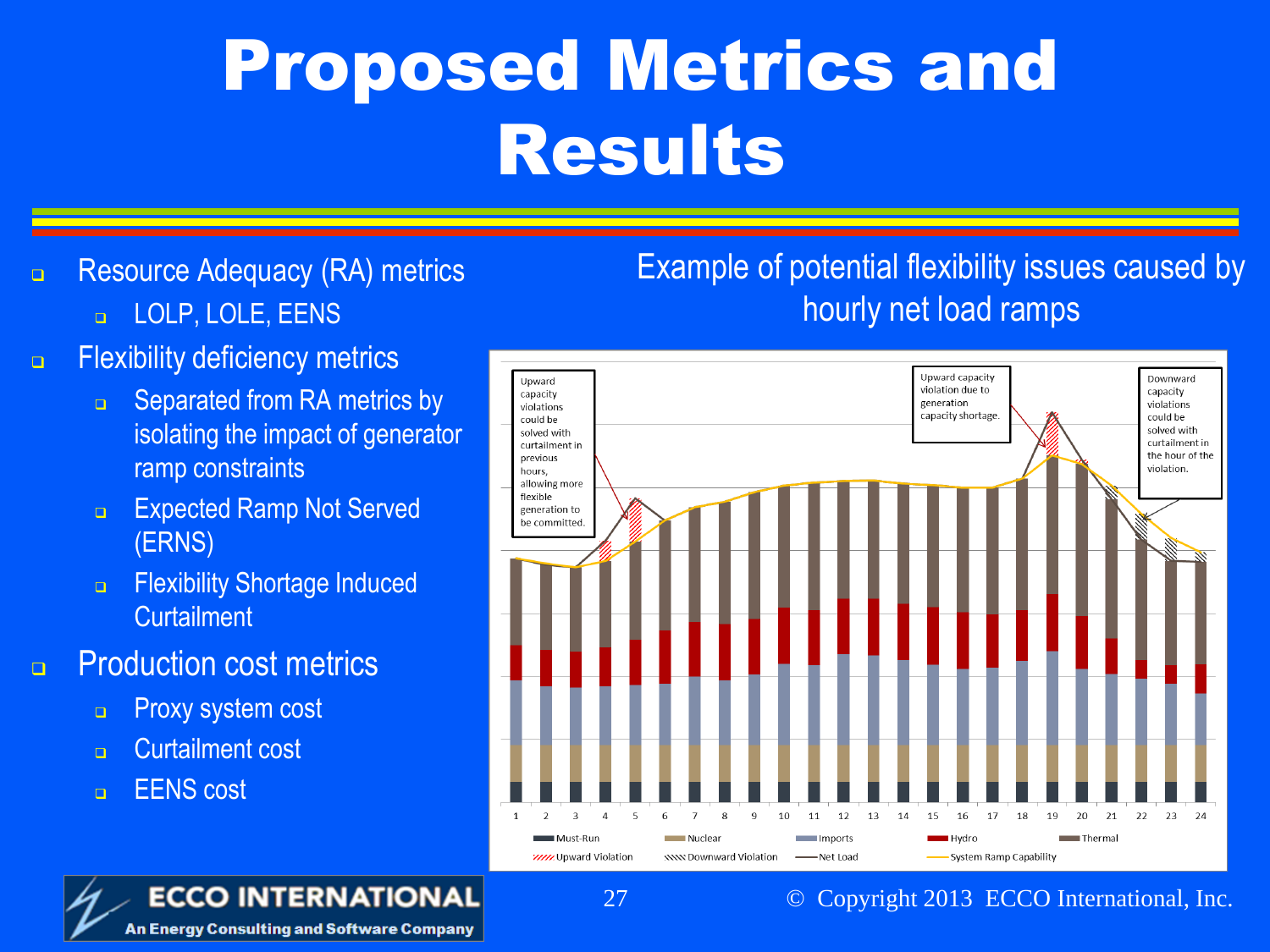#### Procurement Decisions

28

- $\Box$  The system operator may increase system flexibility by:
	- **Investing in generation**
	- Changing market structure
	- **Improving forecasts**
- Optimal procurement decision are found by minimizing proxy production cost
	- The large number of parameterizations necessitates fast model runtimes

#### **Proxy System Cost vs. Investment Decision**



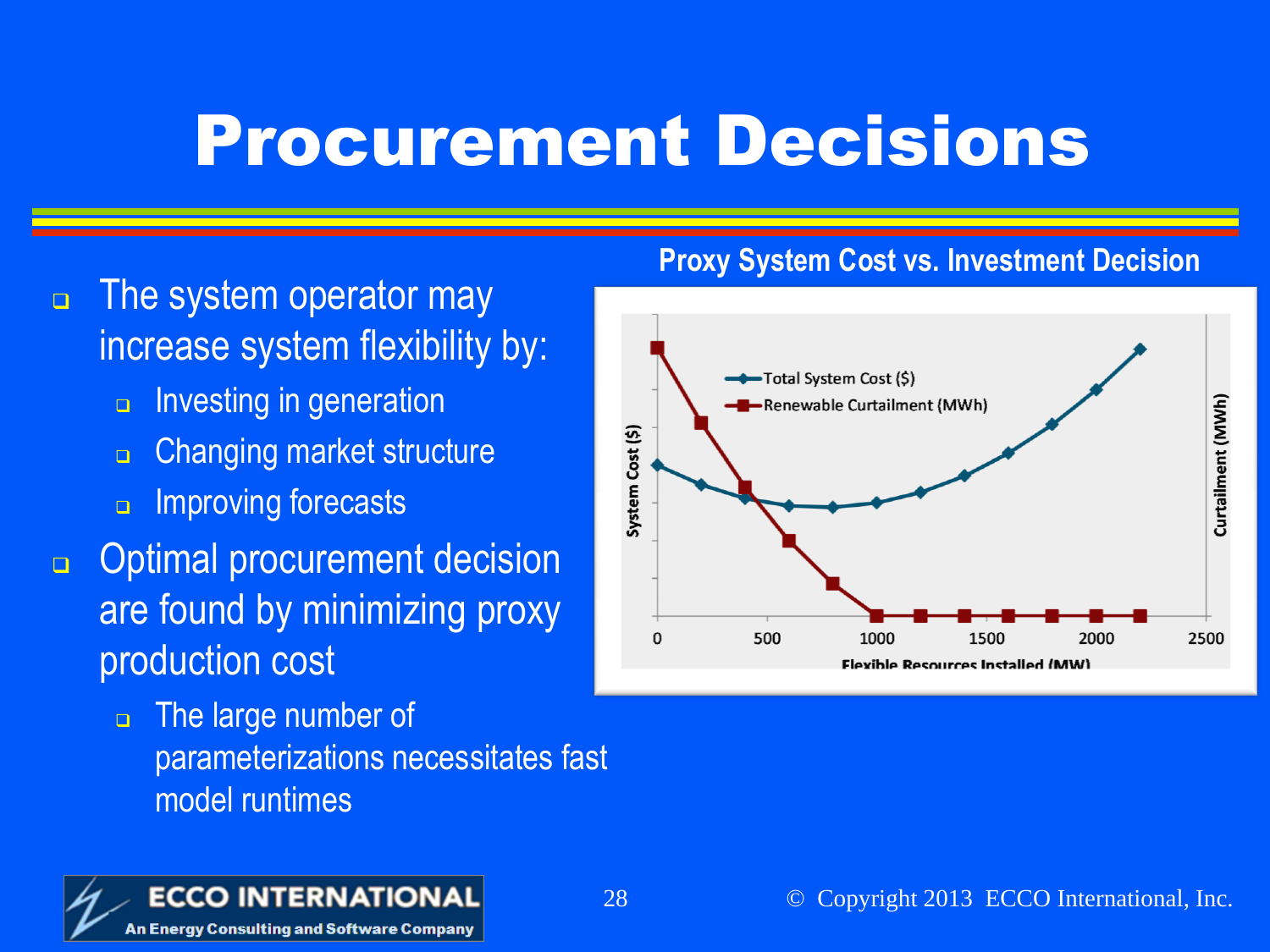### Conclusions

- □ Due to rapid RES penetration, many loss of load events will be precipitated from lack of ramping flexibility rather than capacity shortage or transmission
- **Power systems will become ramping constrained in a substantial way as we** move forward
- **B** Special modeling of stochastic events based on renewable schedules and load forecast error is required
- A robust MIP-based UC approach is proposed based on the Expected Flexibility Deficiency Function
- $\Box$  The proposed methodology determines the optimal levels of reserves and ramprate capability based on ramp/reserve policy
- The proposed methodology also is used for optimal procurement decisions